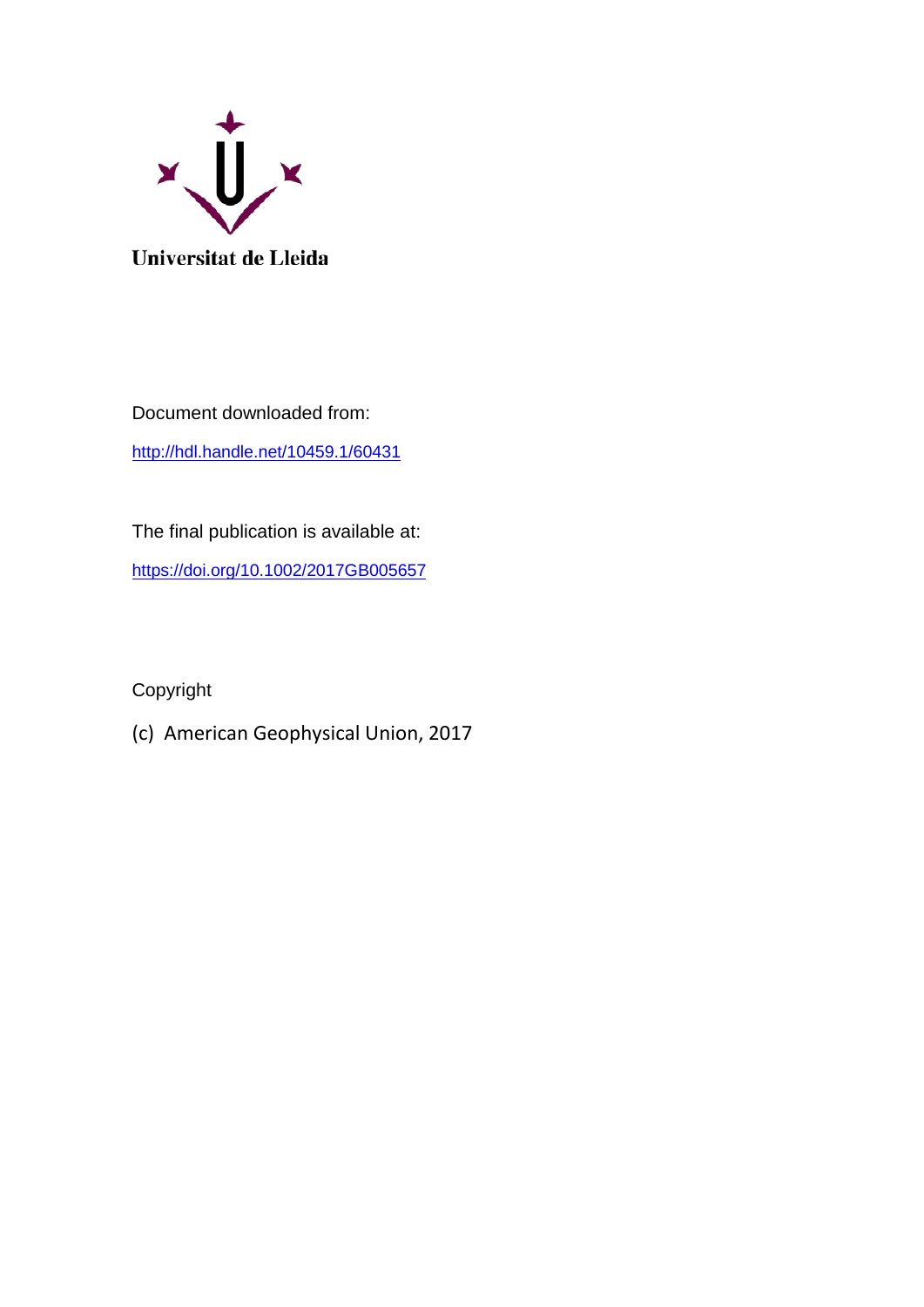| $\mathbf{1}$                                 | Elemental composition of natural nanoparticles and fine colloids in European forest                                                                  |
|----------------------------------------------|------------------------------------------------------------------------------------------------------------------------------------------------------|
| 2                                            | stream waters and their role as phosphorus carriers                                                                                                  |
| 3                                            | N. Gottselig, W. Amelung, J.W. Kirchner, R. Bol, W. Eugster, S.J. Granger, C. Hernández-Crespo, F. Herrmann,                                         |
| $\overline{4}$                               | J.J. Keizer, M. Korkiakoski, H. Laudon, I. Lehner, S. Löfgren, A. Lohila, C.J.A. Macleod, M. Mölder, C. Müller,                                      |
| 5                                            | P. Nasta, V. Nischwitz, E. Paul-Limoges, M.C. Pierret, K. Pilegaard, N. Romano, M.T. Sebastià, M. Stähli, M.                                         |
| 6                                            | Voltz, H. Vereecken, J. Siemens, E. Klumpp*                                                                                                          |
| $\tau$                                       |                                                                                                                                                      |
| $8\,$<br>9                                   |                                                                                                                                                      |
| 10                                           | N. Gottselig, F. Herrmann, R. Bol, H. Vereecken, E. Klumpp<br>Institute of Bio- and Geosciences, Agrosphere (IBG-3), Research Center Jülich, Germany |
| 11                                           |                                                                                                                                                      |
| 12                                           | V. Nischwitz                                                                                                                                         |
| 13<br>14                                     | Central Institute for Engineering, Electronics and Analytics, Analytics (ZEA-3), Research Center Jülich,<br>Germany                                  |
| 15                                           |                                                                                                                                                      |
| 16                                           | J. Siemens                                                                                                                                           |
| 17                                           | - Institute of Soil Science and Soil Conservation, Justus Liebig University Giessen, Germany                                                         |
| 18                                           | - Institute of Crop Science and Resource Conservation - Soil Science and Soil Ecology, University of Bonn,                                           |
| 19<br>20                                     | Germany                                                                                                                                              |
| $\frac{21}{1}$                               | W. Amelung                                                                                                                                           |
| $\frac{22}{23}$<br>$\frac{24}{11}$           | - Institute of Bio- and Geosciences, Agrosphere (IBG-3), Research Center Jülich, Germany                                                             |
|                                              | - Institute of Crop Science and Resource Conservation - Soil Science and Soil Ecology, University of Bonn,                                           |
|                                              | Germany                                                                                                                                              |
| $\frac{25}{26}$                              | C. Müller                                                                                                                                            |
| 27                                           | Department Catchment Hydrology, Stable Isotope Group, Helmholtz Center for Environmental Research,                                                   |
| 28<br>29                                     | Germany                                                                                                                                              |
| 30                                           | N. Romano, P. Nasta                                                                                                                                  |
| 31                                           | Department of Agricultural Sciences, Division of Agricultural, Forest and Biosystems Engineering, University of                                      |
| 32                                           | Napoli Federico II, Italy                                                                                                                            |
| 33                                           |                                                                                                                                                      |
| 34<br>35                                     | C. Hernández-Crespo                                                                                                                                  |
| 36                                           | Instituto de Ingeniería del Agua y Medio Ambiente, Universitat Politècnica de València, Spain                                                        |
| 37                                           | C.J.A. Macleod                                                                                                                                       |
| 38                                           | James Hutton Institute, United Kingdom                                                                                                               |
| 39                                           |                                                                                                                                                      |
|                                              | H. Laudon<br>Department of Forest Ecology and Management, Swedish University of Agricultural Sciences, Sweden                                        |
| 40<br>41<br>43<br>43<br>45<br>45<br>46<br>47 |                                                                                                                                                      |
|                                              | J.J. Keizer                                                                                                                                          |
|                                              | Centre for Environmental and Marine Studies, Department Environment and Planning, University of Aveiro,                                              |
|                                              | Portugal                                                                                                                                             |
|                                              | M. Voltz                                                                                                                                             |
| 48                                           | Institut National de la Recherche Agronomique, UMR LISAH, France                                                                                     |
| 49                                           |                                                                                                                                                      |
| 50                                           | I. Lehner                                                                                                                                            |
| 51                                           | Centre for Environmental and Climate Research, Lund University, Sweden                                                                               |
| 52<br>53<br>54                               | M. Mölder                                                                                                                                            |
|                                              | Department of Physical Geography and Ecosystem Science, Lund University, Sweden                                                                      |
| 55<br>56                                     | K. Pilegaard                                                                                                                                         |
| 57                                           | Department of Environmental Engineering, Technical University of Denmark, Denmark                                                                    |
|                                              |                                                                                                                                                      |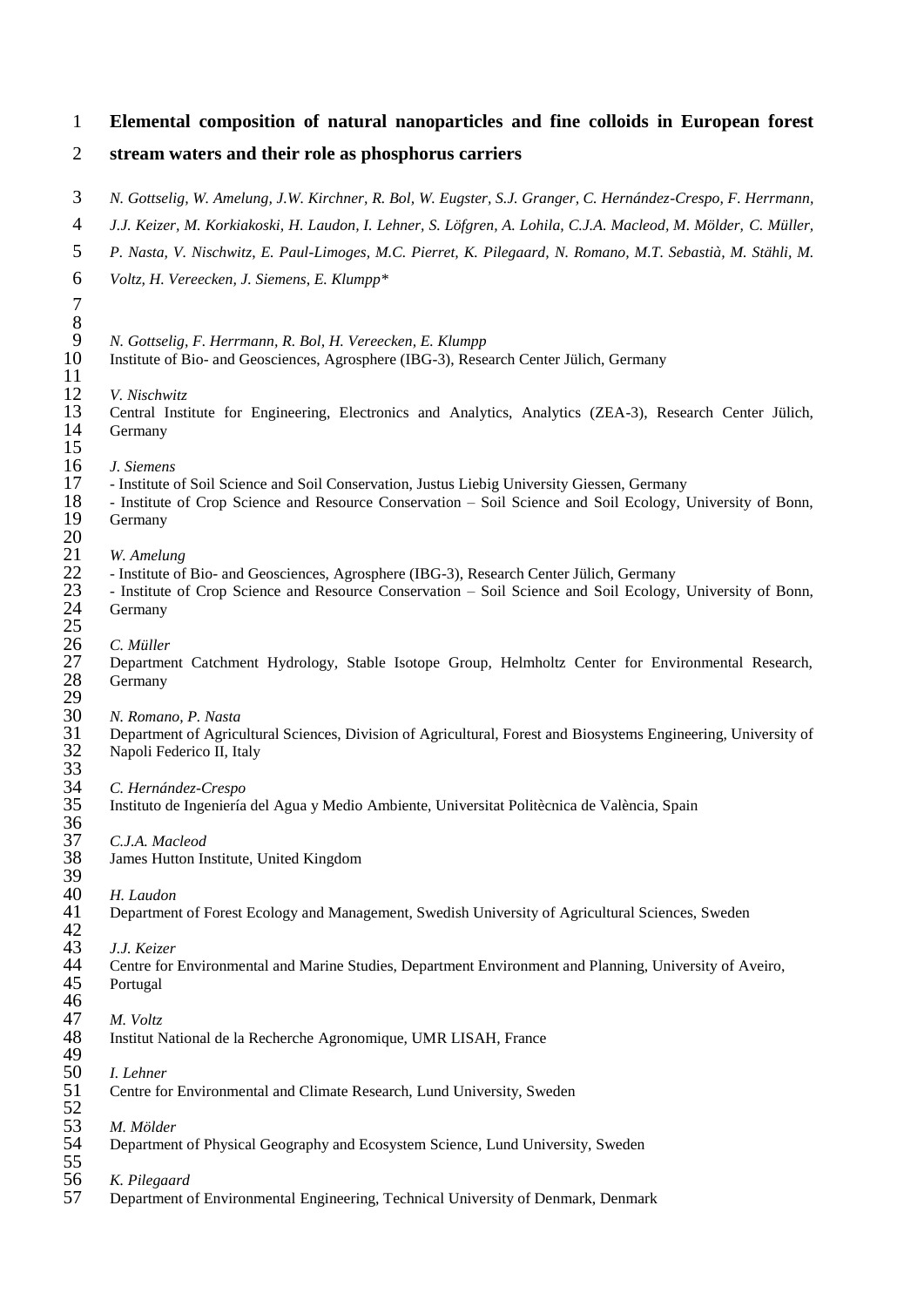| 58       |                                                                                                             |
|----------|-------------------------------------------------------------------------------------------------------------|
| 59       | M.T. Sebastia                                                                                               |
| 60       | - Laboratory of Functional Ecology and Global Change, Forest Sciences Centre of Catalonia, Spain            |
| 61       | - Group GAMES and Department of Horticulture, Botany and Gardening, School of Agrifood and Forestry         |
| 62       | Science and Engineering, University of Lleida, Spain                                                        |
| 63       |                                                                                                             |
| 64       | E. Paul-Limoges, W. Eugster                                                                                 |
| 65       | Institute of Agricultural Sciences, ETH Zurich, Switzerland                                                 |
| 66       |                                                                                                             |
| 67       | M.C. Pierret                                                                                                |
| 68<br>69 | Laboratoire d'Hydrologie et Géochimie de Strasbourg, Ecole et Observatoire des Sciences de la Terre, France |
| 70       | A. Lohila, M. Korkiakoski                                                                                   |
| 71       | Finnish Meteorological Institute, Atmospheric Composition Research, Finland                                 |
| 72       |                                                                                                             |
| 73       | S. Löfgren                                                                                                  |
| 74       | Department Aquatic Sciences and Assessment, Swedish University of Agricultural Sciences, Sweden             |
| 75       |                                                                                                             |
| 76       | M. Stähli                                                                                                   |
| 77       | Swiss Federal Institute for Forest, Snow and Landscape Research WSL, Mountain Hydrology and Mass            |
| 78       | Movements, Switzerland                                                                                      |
| 79       |                                                                                                             |
| 80       | S.J. Granger                                                                                                |
| 81       | Rothamsted Research, North Wyke, Okehampton, Devon, United Kingdom                                          |
| 82       |                                                                                                             |
| 83       | J.W. Kirchner                                                                                               |
| 84       | Department of Environmental Systems Science, ETH Zurich, Switzerland                                        |
| 85       | Swiss Federal Institute for Forest, Snow and Landscape Research WSL, Switzerland                            |
| 86       |                                                                                                             |
| 87       | * corresponding author (e.klumpp@fz-juelich.de)                                                             |
| 88       |                                                                                                             |
| 89       |                                                                                                             |
| 90       | Key points:                                                                                                 |
| 91       | Stream phosphorus is largely bound to natural nanoparticles and colloids                                    |

92 • The chemical composition of colloids varies systematically from Northern to Southern European streams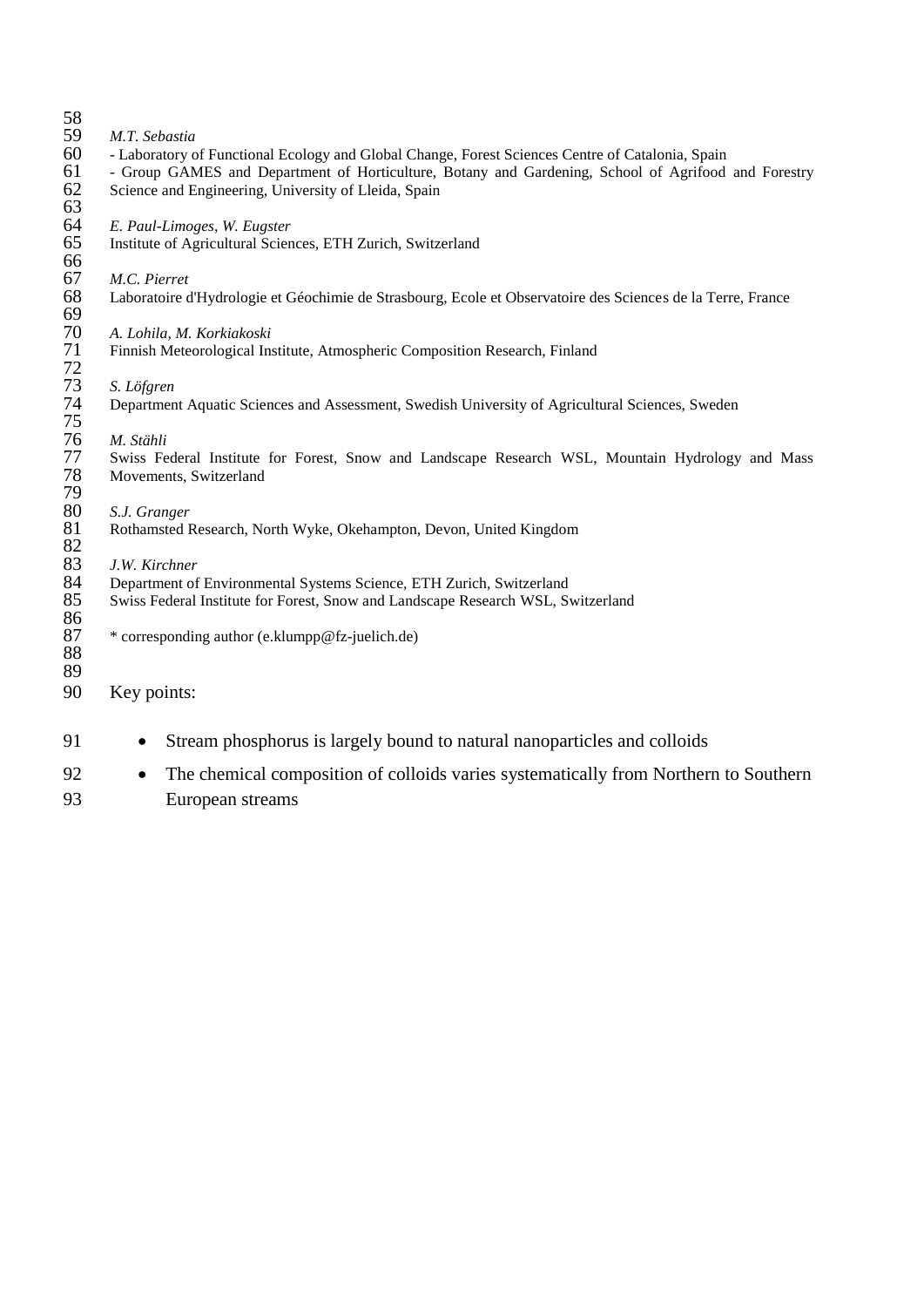### *Abstract*

 Biogeochemical cycling of elements largely occurs in dissolved state, but many elements may also be bound to natural nanoparticles (NNP, 1–100 nm) and fine colloids (100-450 nm). We examined the hypothesis that the size and composition of stream water NNP and colloids vary systematically across Europe. To test this hypothesis, 96 stream water samples were simultaneously collected in 26 forested headwater catchments along two transects across 100 Europe. Three size fractions  $\left(\frac{1-20 \text{ nm}}{20-60 \text{ nm}}\right)$  >60 nm) of NNP and fine colloids were identified with Field Flow Fractionation coupled to inductively coupled plasma mass- spectrometry and an organic carbon detector. The results showed that NNP and fine colloids 103 constituted between  $2\pm5\%$  (Si) and  $53\pm21\%$  (Fe; mean  $\pm$  SD) of total element concentrations, indicating a substantial contribution of particles to element transport in these European streams, especially for P and Fe. The particulate contents of Fe, Al and organic C were correlated to their total element concentrations, but those of particulate Si, Mn, P and Ca were not. The fine colloidal fractions >60 nm were dominated by clay minerals across all sites. The resulting element patterns of NNP <60 nm changed from North to South Europe from Fe- to Ca-dominated particles, along with associated changes in acidity, forest type and dominant 110 lithology.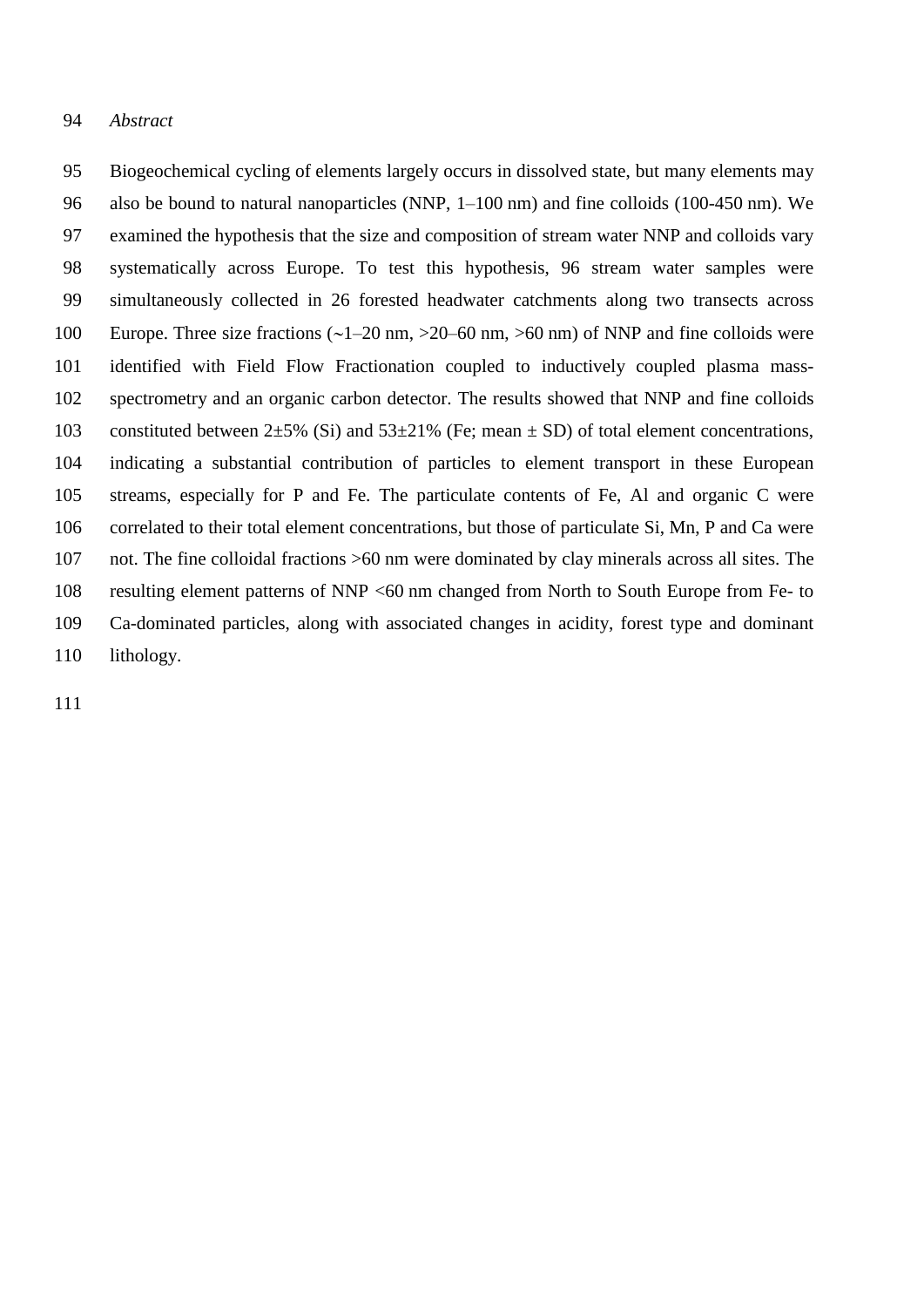Networks of small streams and large rivers transport mobile compounds over long distances and drive their export from the continents to the oceans [*Bishop et al.*, 2008; *Dynesius and Nilsson*, 1994]. Environmental water samples contain a wide variety of chemical species, including simply hydrated ions, molecules, colloidal particles and coarser grains [*Stumm and Morgan*, 1981]. The partitioning between these species controls elemental cycling, transport and loss processes [*Stolpe et al.*, 2010]. Understanding the distribution of the elements between different physicochemical binding forms is thus an important prerequisite for understanding the mechanisms of aquatic and terrestrial ecosystem nutrition [*Benedetti et al.*, 1996; *Hasselloev et al.*, 1999; *Tipping and Hurley*, 1992; *Wells and Goldberg*, 1991]. This is especially important for those nutrients that are frequently limiting like phosphorus (P) [*Jarvie et al.*, 2012]. Indeed, the recent review by *Bol et al.* [2016] highlighted the (unexpected) scarcity of data on colloidal P fluxes in temperate forest ecosystems, which severely limits accurate quantification of forest P nutrition and losses.

 Research on nutrient acquisition and cycling processes in stream waters and terrestrial ecosystems has often focused on the 'dissolved fraction'. This fraction is frequently operationally defined as the aqueous phase that passes a < 0.45 µm filter [*Marschner and Kalbitz*, 2003 and references therein]. However, it is increasingly recognized that naturally 130 occurring nanoparticles (NNP,  $d = 1-100$  nm), and also larger particles belonging to the overall term 'colloids' (d = 1 nm–1 µm), can be substantial components within this operational definition of elements present in the 'dissolved fraction'. Colloids smaller than 133 0.45  $\mu$ m ( $\equiv$ 450 nm) are in the present study defined as fine colloids. In natural aqueous phases up to 100% of the total elemental concentrations of metals, and also of specific nutrients like P, can be associated with such particles [*Gottselig et al.*, 2014; *Hart et al.*, 1993; *Hill and Aplin*, 2001; *Jarvie et al.*, 2012; *Martin et al.*, 1995]. Hence, identifying NNP and colloids in water samples is necessary to better understand the cycling and transport of elements in catchments and to determine their biological availability. Headwater catchments are specifically interesting for this analysis because their input variables can be closely defined, thereby facilitating data interpretation. However, it is unknown how the composition and size distributions of NNP and fine colloids vary between headwater catchments on a continental scale. Large-scale studies are advantageous in this context to identify more overarching and broadly applicable principles of NNP and fine colloid composition, and their variations, in natural waters.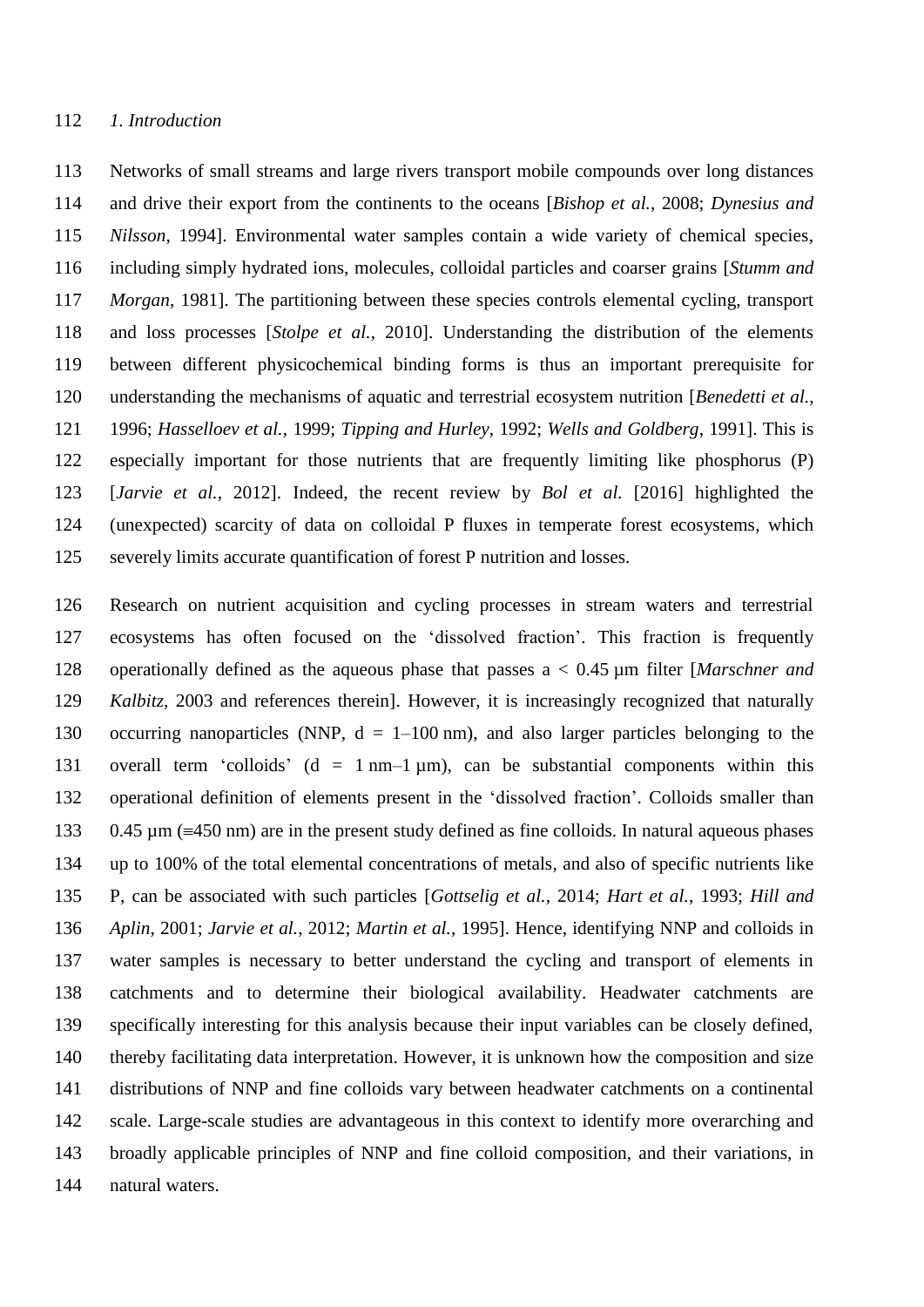Prior studies have performed pioneering investigations on particulate P pools in aqueous and terrestrial systems [e.g. *Binkley et al.*, 2004; *Espinosa et al.*, 1999; *Sharpley et al.*, 1995], yet through the applicability of modern particle analysis/fractionation techniques, these functionally defined particulate fractions could be examined more closely and thus allow a more accurate subcategorization of elements in the 'particulate' phase. Further, the focus of dissolved elements as being ions of (hydr)oxized elements in aqueous solution needs to be reconsidered due to the presence of particles within the operationally defined dissolved range [cf. e.g. *Gimbert et al.*, 2003; *Lyven et al.*, 2003; *Regelink et al.*, 2011]. In this regard, Field Flow Fractionation [FFF; *Giddings et al.*, 1976] is a viable tool for these analyses, because it is a nearly non-destructive technique for the fractionation of NNP and fine colloids, thus eliminating the need for pretreatments which can alter the particle composition or size range.

 The specific reactivity of nanoparticles is high, in comparison to larger sized colloids, [*Hartland et al.*, 2013; *Qafoku*, 2010] rendering them potentially predominant carriers of nutrients in ecosystems. It has already been shown that NNP can bind the majority of P present in soil solutions [*Hens and Merckx*, 2001] and stream waters [*Gottselig et al.*, 2014; *Gottselig et al.*, 2017], and that they can even support plant uptake of P from solution [*Montalvo et al.*, 2015]. First results indicate that organic matter, Fe, and/or Al may be major binding partners for P in NNP of an acidic forest river system and that the binding of P varies depending on the stream water composition [*Baken et al.*, 2016b; *Gottselig et al.*, 2014]. Under the acidic conditions that characterize many natural settings (particularly many coniferous forest soils), surfaces of metal (hydr)oxides are positively charged and thus act as strong binding partners for negatively charged nutrients like P [*Hasselloev and von der Kammer*, 2008; *Richardson*, 1985] and organic matter [*Celi et al.*, 2005]. Adsorbed P and organic matter can even act as stabilizing agents for colloidal suspensions of particles [*Ranville and Macalady*, 1997; *Six et al.*, 1999]. Organic matter associated with NNP and larger colloids also contains P [*Darch et al.*, 2014]. Some authors even assume that in the smaller size ranges, organophosphorus compounds can also act as the primary building blocks of NNP [*Regelink et al.*, 2013], although these building blocks are more commonly thought to be aluminosilicates, organic matter (org C), or oxides and/or hydroxides of iron (Fe), aluminum (Al), and manganese (Mn) [*Baken et al.*, 2016b; *Hartland et al.*, 2013; *Lyven et al.*, 2003; *Regelink et al.*, 2011]. At elevated pH levels in stream water, calcium (Ca) is increasingly present in the colloids and associated with P in the form of Ca phosphates. These Ca phosphate colloids can either be in mineral form or associated on organic/organomineral complexes or clays. In the case of Ca colloids, Ca is enriched in the colloidal phase in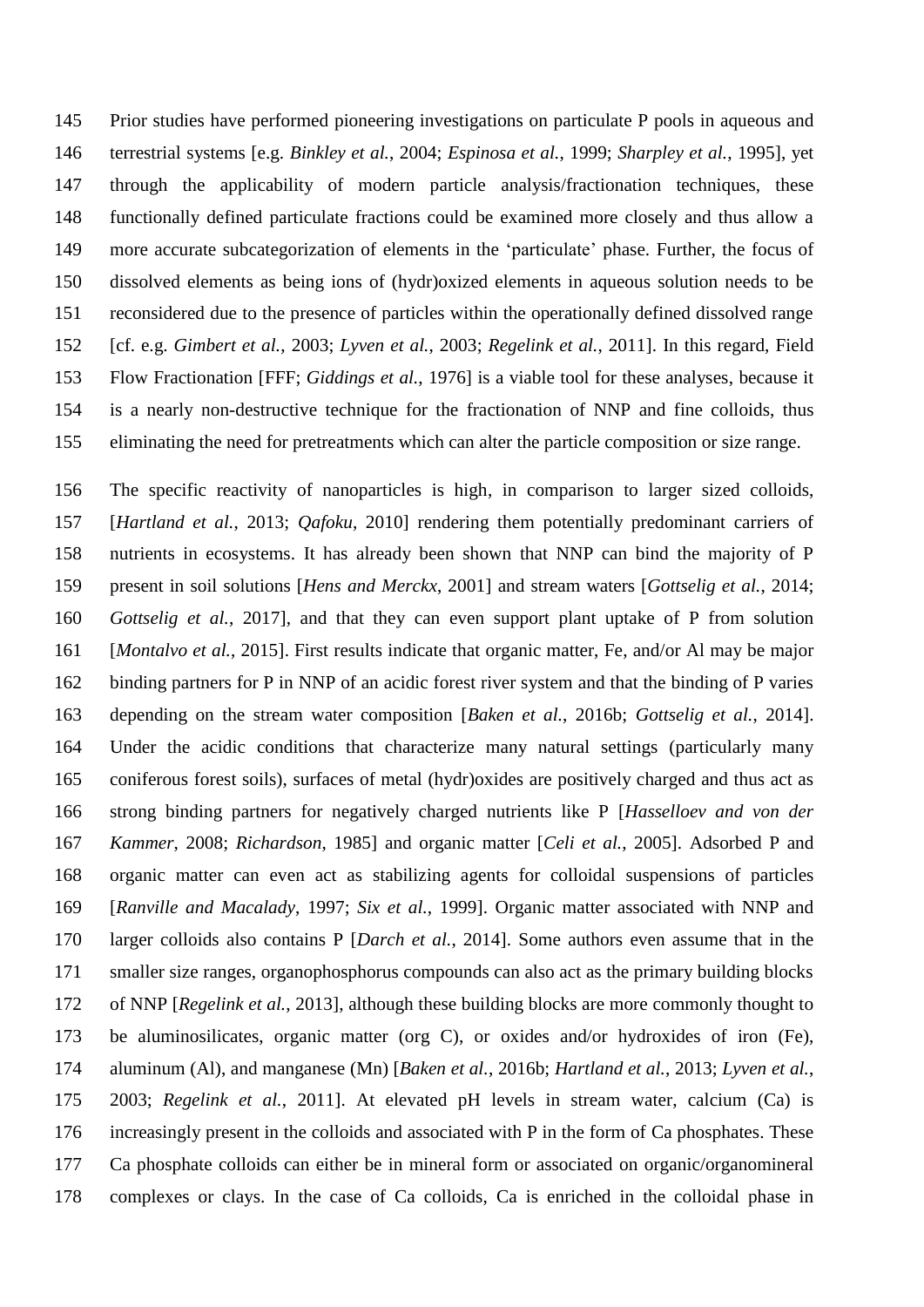comparison to larger suspended matter [*Ran et al.*, 2000], especially when surface waters drain carbonate-rich soils [*Hill and Aplin*, 2001]. This highlights that Ca may also be a building block element of colloids [*Dahlqvist et al.*, 2004], depending on stream water chemistry. The pH-dependent speciation of elements and their related affinity to particles give rise to the hypothesis examined in our study, which states that the composition and size distribution of NNP and fine colloids may not be uniform across large regions. If this is not the case, at least the speciation of elements and their presence in particle fractions would be expected to differ between acidic and alkaline stream waters.

 Despite their important role in element binding, NNP and fine colloids were not considered as a substantial contributor to nutrient cycling in the past [e.g. *Vitousek*, 1982] and are still often neglected in pioneering studies on the analysis of influential factors on terrestrial nutrient availability [e.g. *Fernández-Martínez et al.*, 2014]. Examining the significance of NNP and fine colloids as well as their composition as a function of forest stream water pH on a continental scale can provide insights into their ecological relevance, particularly if one can use basic water quality parameters to estimate the total elemental concentrations that are associated with NNP and colloids. Better information on the chemical form and reactivity of elements in the putative "dissolved" fraction, in turn, can improve estimates of nutrient availability to plants and microorganisms.

 For this study, it was hypothesized that NNP and fine colloids are ubiquitous carriers for elements in forested European river systems, but that their composition varies along continental-scale gradients. The respective variations in climate, vegetation, soil and freshwater characteristics (e.g. pH) substantially influence the physico-chemical forms of P and other ecologically important constituents in forested freshwaters, thus, potentially revealing systematic controlling effects on NNP and fine colloid concentrations and composition. To test this hypothesis, 96 stream water samples from 26 forested sites from across Europe were collected. These 26 sites cover a wide range of soil types and parent materials, under deciduous or coniferous forests, over very differently sized catchments, and spanning different elevations and topographic gradients (Table 1). FFF [*Giddings et al.*, 1976; *Hasselloev et al.*, 1999; *Regelink et al.*, 2014], coupled online to high-precision elemental detectors, was used for the fractionation of NNP and colloids. To untangle the importance of single factors, a correlation matrix between all particulate elemental concentrations, total elemental concentrations, and the basic site parameters such as MAT, MAP, forest coverage, slope inclination, and runoff was also investigated.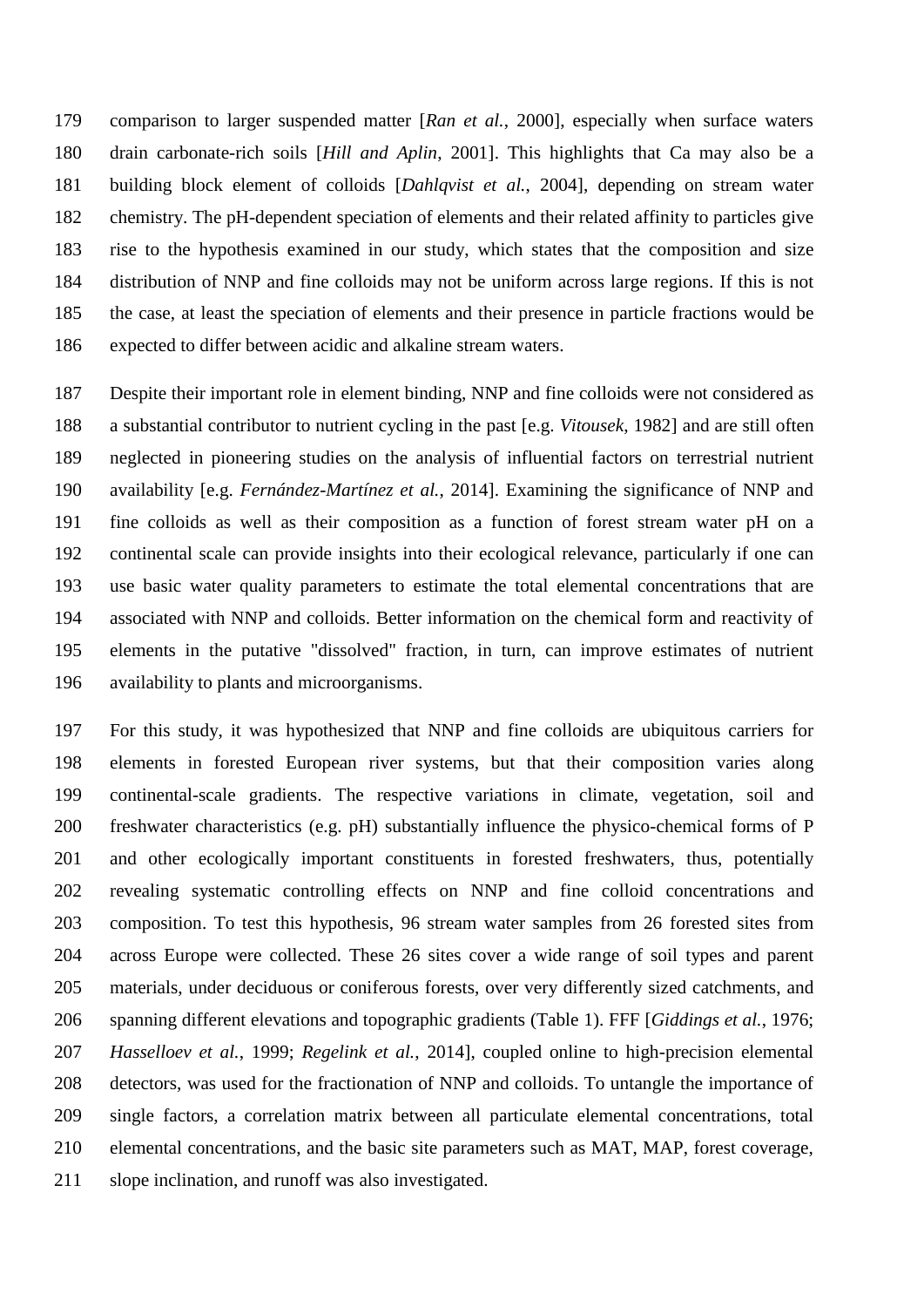## *2. Materials and methods*

### *2.1 Sampling*

 Twenty-six sites throughout Europe were selected along two transects, one from northern Finland to Portugal and the other from Scotland to Greece (Figure 1, Table 1). Each site is a forested headwater catchment with low-intensity forest management practices, high tree coverage and without inflows from urban or agricultural settings (for site abbreviations, see 218 Table 1). Mean annual temperatures ranged between -1.4  $^{\circ}$ C (PA, Finland) and +15.9  $^{\circ}$ C (FR, CO and PR, Italy) and mean annual precipitation ranged between 450 mm (BPC, Spain) and 2426 mm (LÜ, Switzerland) (Table 1). It was possible to assign a clear dominant forest type for 25 of the 26 sites (either coniferous or broadleaf), while the BPC site had 50% coniferous and 50% broadleaf tree species. Additionally, data on catchment size, average elevation, average slope, percentage forest cover and mean annual runoff were collected where available (Table 1). All data were provided by the current site operators. During sampling, the electrical conductivity, pH and water temperature of the water samples ranged substantially from 226 13  $\mu$ S/cm (SB) to 1775  $\mu$ S/cm (BPC), from 4.2 (GS) to 9.5 (RS) and from 1.0 °C (PA) to 227 19.9 °C (RS) (for complete data of all main stream and tributary samples, see supplementary material, Table S1). Up to six samples were taken per site in May 2015 in order to derive a snapshot of NNP and fine colloid composition and their relevance for P transport across Europe at a given time of the year. The sampling locations were defined in consultation with the site operators to best reflect main and tributary streams of each catchment, similar to the approach of *Gottselig et al.* [2014]. Sampling was conducted during base flow conditions. The sampling resulted in a total of 96 samples taken in duplicates in pre-cleaned PE and glass bottles and shipped cooled to the lab; analysis of NNP and fine colloids was completed within 1 week after sampling. Own unpublished data indicate that during one week there is no significant alteration in the size distribution of NNP and fine colloids, despite selected risks of minor particle re-aggregation in the larger size range. To minimize the risk of systematic errors due to sampling storage and pretreatment, all samples were handled, treated and analyzed in equal manner.

# *Figure 1*

*Table 1*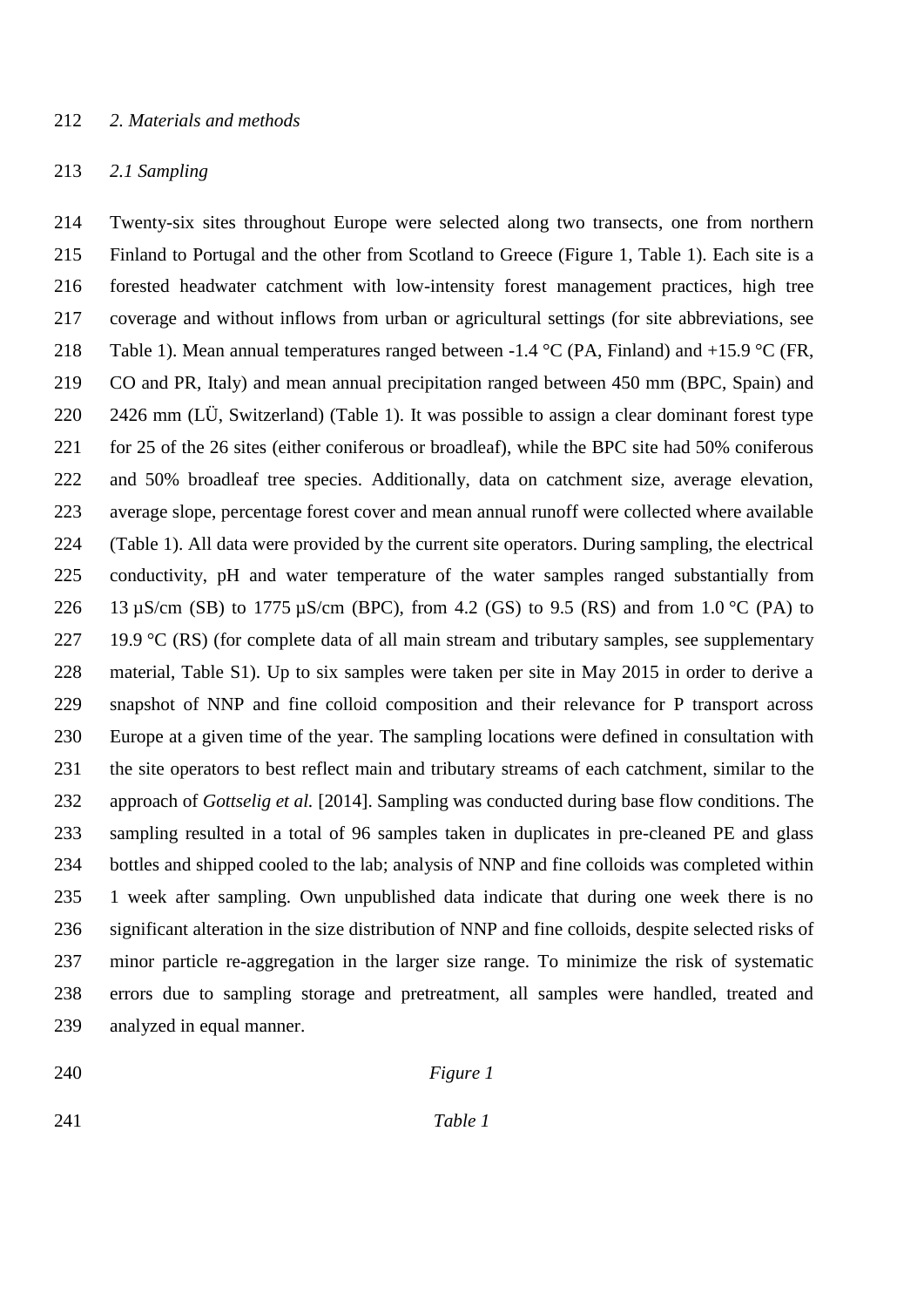## *2.2 Asymmetric Flow Field Flow Fractionation*

 Fractionation of the particles was performed with Asymmetric Flow Field Flow Fractionation 244 ( $AF<sup>4</sup>$ ). Briefly, a 0.5 mm spacer, a 1 kDa polyether sulfone (PES) membrane and a 25  $\mu$ M NaCl eluent solution were applied. 5 mL of the PE bottled samples were injected into the AF<sup>4</sup> system at 0.3 mL/min tip flow and 3 mL/min cross flow and focused for 30 min with 3.2 mL/min focus flow. Thereafter, a 30 min linear cross flow gradient down to 0 mL/min with subsequent 40 min constant elution at a detector flow of 0.5 mL/min was applied. Reference materials (Suwanee River NOM, Humic Acid Standard II and Fulvic Acid Standard II, International Humic Substances Society, Denver, USA; Sulfate Latex Standards 8% w/v 21- 630 nm; Postnova Analytics, Landsberg, Germany) were used with the same  $AF^4$  conditions used for the samples for calibration of the particle diameters included in each size fraction. No reference material exists that covers the diverse particle morphologies and elemental concentrations of environmental samples. Therefore, the specified hydrodynamic diameters of the particles are equivalent sizes based on the elution time of the reference materials [c.f. *Neubauer et al.*, 2011; *Regelink et al.*, 2013; *Stolpe et al.*, 2010]. The lower size range of the first fraction was estimated according to the molecular weight cut-off (MWCO) of the membrane.

 Online coupling of a UV detector (254 nm) served to initially determine peak elution and turbidity of the particle fractions. A dynamic light scattering (DLS) device was coupled for online size measurements of the largest size fraction. Blank runs inserted between sample runs in the measurement sequence showed no pronounced peaks. A quadrupole inductively coupled plasma mass-spectrometer (ICP-MS) with helium collision cell technology (Agilent 7500, Agilent Technologies, Japan) and for size-resolved detection of organic carbon an Organic Carbon Detector (OCD; DOC Labor, Karlsruhe, Germany) were coupled online to 266 the  $AF<sup>4</sup>$ . The ICP-MS allowed size-resolved detection of Al, Si, P, Ca, Mn and Fe, and the OCD allowed size-resolved detection of organic carbon. The ICP-MS system was calibrated through a post-column [*Nischwitz and Goenaga-Infante*, 2012] multi-point linear calibration 269 injected via a T-junction between the  $AF^4$  and the ICP-MS at 0.5 mL/min  $AF^4$  injection flow 270 (= detector flow; no cross flow). The standard solutions (0  $\mu$ g/L, 25  $\mu$ g/L, 100  $\mu$ g/L, 250  $\mu$ g/L 271 and 500  $\mu$ g/L) and the internal standards Rh and Y were dissolved in 0.5 mol/L HCl. This calibration technique is more complex than injecting the calibration standards directly into the AF<sup>4</sup> system, but allows more precise correction of instrumental drift and calibration to higher concentrations without potentially contaminating the following sample (because the standards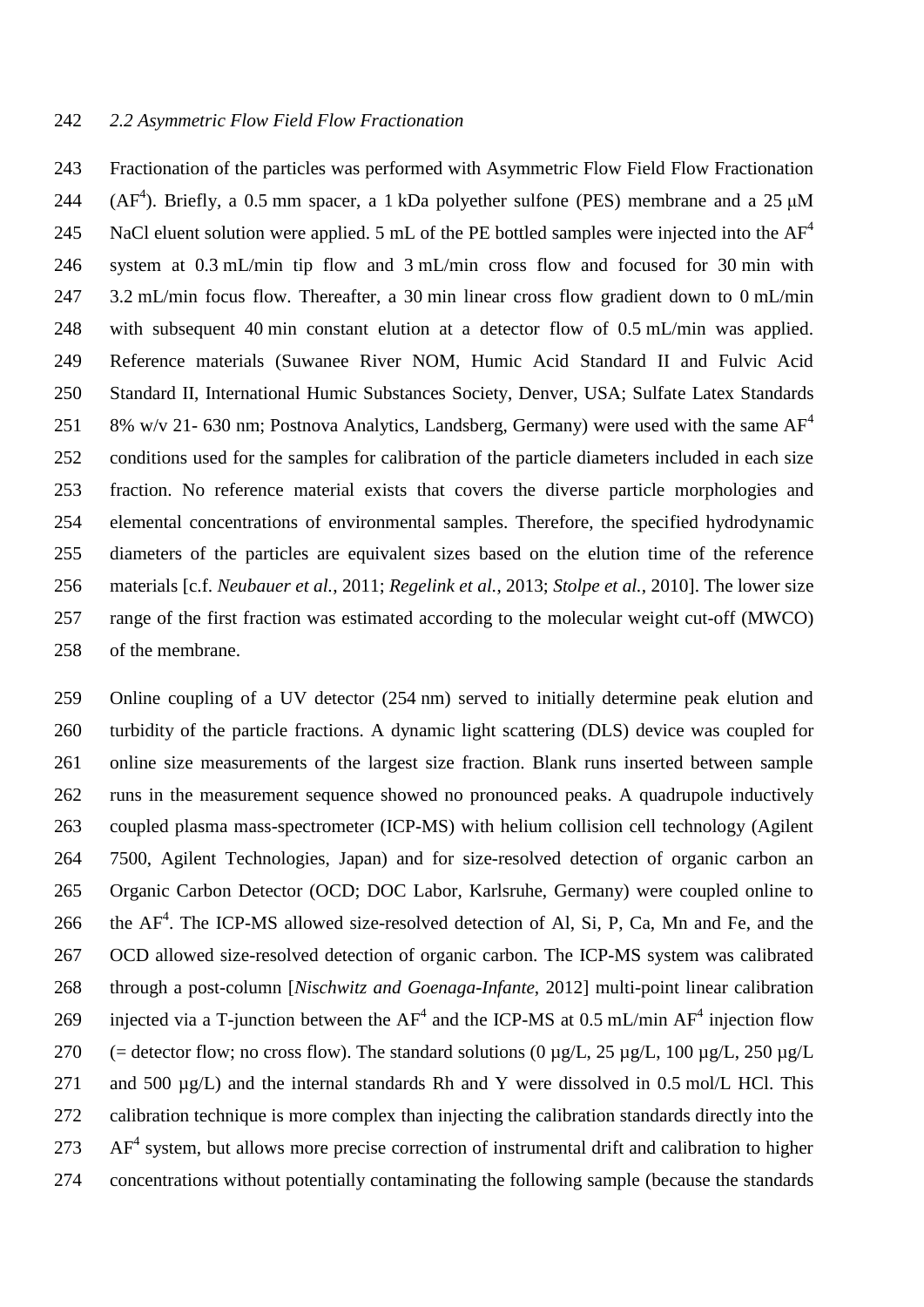275 do not pass through the  $AF<sup>4</sup>$ ). The variations of the ICP-MS peak areas for triplicate measurements of a representative sample were calculated to be 5.9% for P, 7.6% for Al, 14.0% for Si, 5.3% for Mn and 15.6% for Fe. The limit of detection was 0.1 µg/L for P, 278 0.01  $\mu$ g/L for Al, 3.3  $\mu$ g/L for Si, 0.01  $\mu$ g/L for Mn and 0.02  $\mu$ g/L for Fe. Quantitative atomization of the particles in the plasma has already been shown by *Schmitt et al.* [2002].

 For the OCD coupling, 1 mL sample volume from the glass bottles was injected and focused for 10 min; the remaining parameters were the same as for ICP-MS coupling. The OCD system was calibrated using dilutions of Certipur® liquid TOC standard (EN 1484-H3/DIN 38409-H3, Potassium hydrogen phthalate in water, stabilized, 1000 mg/L; Merck Millipore 109017) in double-distilled water at concentrations of 0.05 mg/L, 0.1 mg/L, 0.5 mg/L, 1.0 mg/L, 3.0 mg/L and 5.0 mg/L. The same calibration standards were also used in determining the total organic carbon in the stream water samples. For this determination, the AF<sup>4</sup> channel was bypassed by connecting the tip inflow tubing to the detector outlet tubing of 288 the channel. The runtime of the  $AF<sup>4</sup>$  method for this data acquisition was 20 min at 0.5 mL/min tip flow. The relative standard deviation of the organic carbon concentration for triplicate measurements of a representative sample was calculated to be 2.2%. The limit of detection for organic C was 0.01 mg/L.

#### *2.3 Quality control*

 First investigations on the stability of NNP and colloids were conducted prior to the sampling campaign to elucidate which sampling, storage and transport procedures best reflect natural conditions at the time of measurement. This resulted in a sampling of unprocessed stream water with polypropylene containers; only samples for organic carbon analysis were taken with pre-cleaned and pre-equilibrated glass vials. Samples were always taken in order moving upstream, from the catchment outlet to the headwaters. Containers were preconditioned in triplicates with stream water before the sample was taken from the center of the flowing stream without disturbing the sediment. Larger-sized particulates (e.g., visible parts of leaves) were not included in the water sample. For transport and storage, the samples were kept at a cool to ambient temperature, but neither were they frozen nor did their temperature ever exceed the stream temperature at sampling. Sample analysis was conducted as soon as possible after sampling, especially for organic carbon analysis. The analyses were performed in the order the samples arrived. For a more detailed discussion of circumstances affecting colloidal stability, see Buffle and Leppard [1995].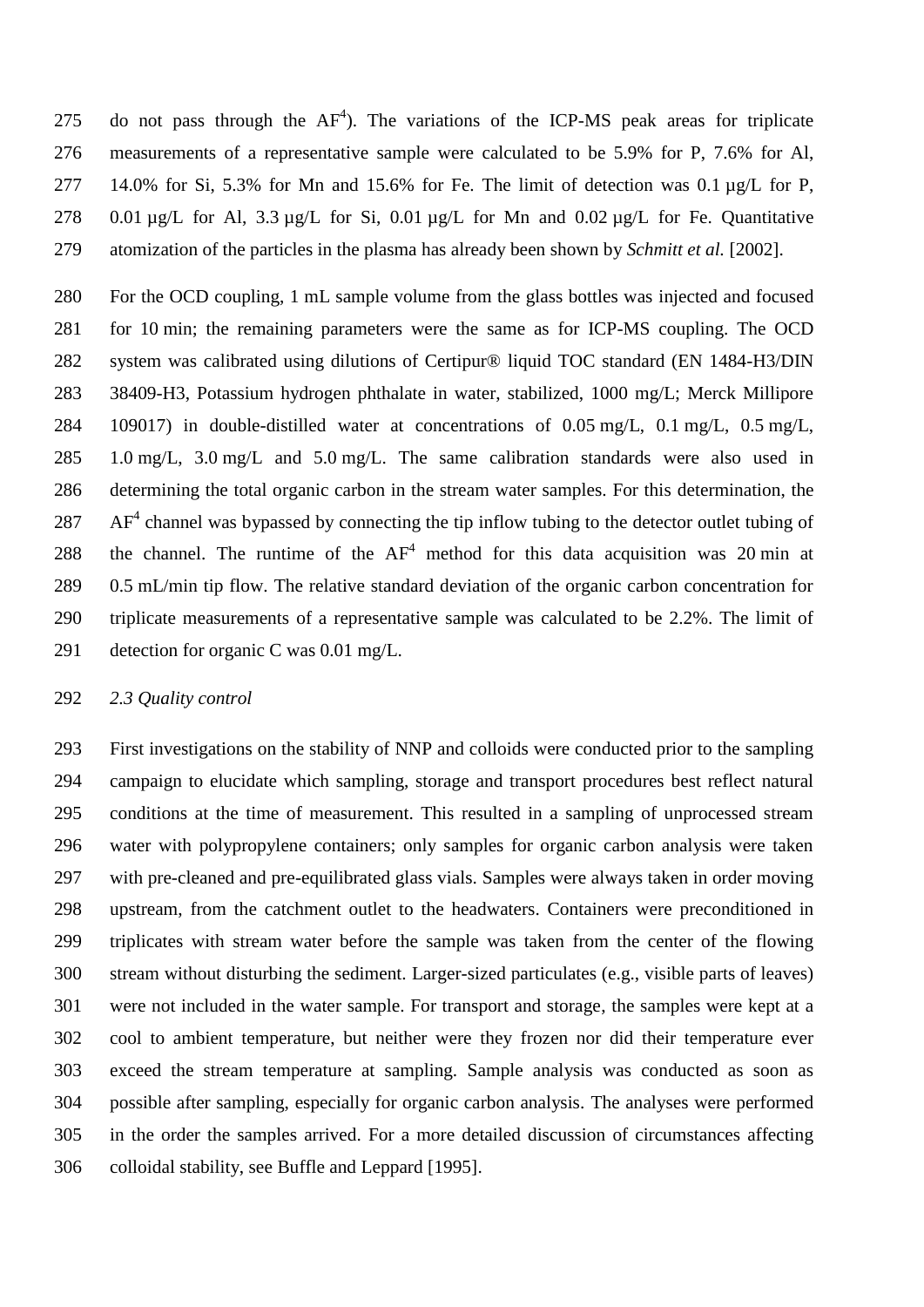Immediately prior to analysis, samples were homogenized through agitation, then filtered through 5 µm cellulose nitrate filters (GE Healthcare, Munich, Germany) to avoid clogging of 309 the micrometer-sized  $AF<sup>4</sup>$  tubing. No interference of cellulose and/or cellulose nitrate compounds with the org C signal was expected because both are insoluble in water [*Hagedorn*, 2006; *Roth*, 2011]. Still, the filters were pre-rinsed with 15 mL double-deionized water to eliminate eventual bleeding compounds. Caking was prevented by filtering only small sample volumes up to 15 mL. Additionally, more than one filter was available per sample, but this was not needed due to the low turbidity of the samples. Filtration at 0.45 µm was purposely not performed, to avoid the risk of excluding particles not specific to the given size due to unknown morphological heterogeneity of the natural particles. Avoiding filtration also avoided the risk of membrane clogging when filtering occurs close to target size ranges of the analytes, which can result in a severe risk of underestimating NNP and fine colloidal concentrations [*Zirkler et al.*, 2012].

320 The recovery of NNP and fine colloids fractionated by  $AF<sup>4</sup>$  is greatly influenced by interactions of the natural particles with the membrane, particularly during focus time and at long and/or high cross flows. For natural samples, a portion of the sample was thus withdrawn from the fractionation process and measured by independent ICP-MS analysis (cf. section 3.1), thereby allowing us to relate element yields after fractionation to those without  $AF<sup>4</sup>$  treatment. This analysis showed that the different elements associated to NNP and fine colloids ranged up to 99.5% of total elemental concentration, showing that generally there 327 was no major particle loss. A more in-depth investigation of the  $AF<sup>4</sup>$  recoveries with synthetic iron oxyhydroxide colloids revealed recoveries between 70 and 93% [*Baken et al.*, 2016a]. These results are encouraging also for natural samples due to the similarity of the particle constituents.

# *2.4 Analysis of raw data*

 ICP-MS raw data were collected in counts per second (cps) using the MassHunter Workstation Software (Agilent Technologies, Japan) and OCD raw data were recorded in 334 volts detector signal (V) with the  $AF<sup>4</sup>$  analytical software (Postnova Analytics, Landsberg, Germany). Raw data were exported to Excel® (Microsoft Corporation, Redmond, USA) for baseline correction, peak integration and conversion of peak areas to concentrations through multipoint linear calibration. Different pools of elements were considered in this study: a) 338 elemental concentrations assigned to the  $1<sup>st</sup>$ ,  $2<sup>nd</sup>$  or  $3<sup>rd</sup>$  size fraction of NNP and fine colloids (see section 3.1 for explanation), b) all particulate elemental concentrations, reflecting the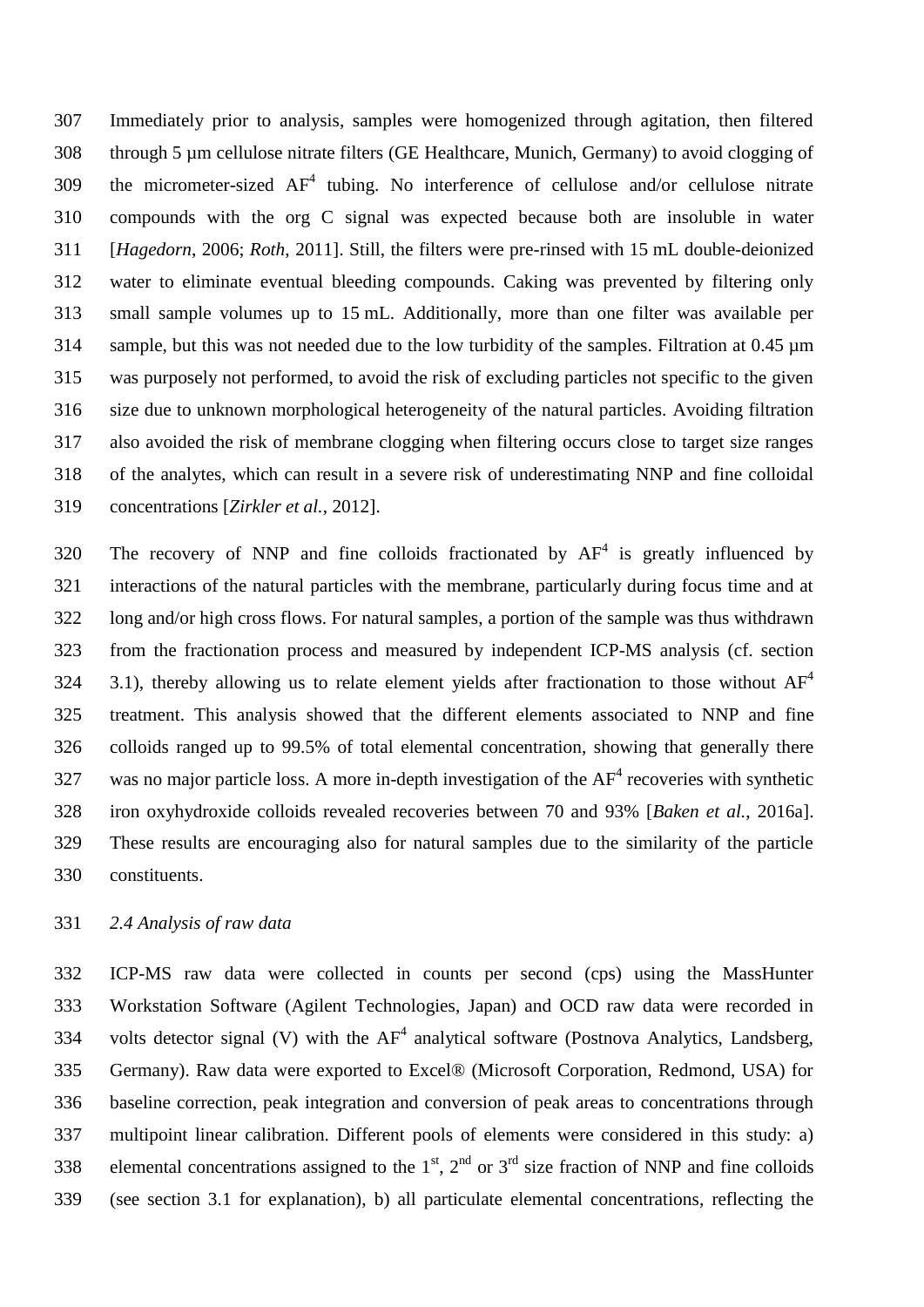340 sum of (e.g.) Fe concentrations in the  $1<sup>st</sup>$ ,  $2<sup>nd</sup>$  and  $3<sup>rd</sup>$  fractions combined, and c) the total concentration of an element in the sample prior to fractionation. The collective term 'colloids' is occasionally used in our study as an encompassing term for the whole size range of nanoparticles and colloids. Concentrations are primarily given in µmol/L for Al, Si, P, Ca, Mn and Fe, and in mmol/L for org C.

 Stream water pH at sampling time was classified according to the Soil Survey Division of the Natural Resources Conservation Service, U. S. Department of Agriculture [*USDA*, 1993] , in order to clarify the influence of stream water pH and associated covariates on the relationships between NNP and fine colloid concentrations and total concentrations. According to this classification, acidic is defined as pH<6.6, neutral pH between 6.6 and 7.3 and alkaline pH values >7.3. Thus, pH was transformed into a semi-quantitative variable, where each range of values is assigned to a given category.

 Predictability of elemental concentrations through total concentrations was assessed through log<sub>10</sub> transformation of the elemental concentrations in the fractions and the total sample 354 concentrations. Here, we only considered regressions that achieved an  $r \geq 0.71$ . Further, sites were classified according to location (North, Middle, South) in Europe. To test if this zoning was able to differentiate element distributions of the NNP and other fine colloidal fractions, we focused on particulate Fe as redox-sensitive element, and particulate Si as an indicator of siliceous bedrock and clay minerals. Also, we classified the study sites by major soil types (dystrophic, eutrophic and semi-terrestrial), and bedrock lithologies (siliceous, calcareous, and flysch), as well as two main forest types (coniferous/needle vs. broadleaf vs. mixed, see Table 1). Dystrophic soils included Podzols, as well as coniferous Cambisols, Leptosols and Regosols; eutrophic soils were deciduous Cambisols, Leptosols, and Mollisols; semi- terrestrial soils were Fluvisols and Gleysols (the sole Histosol was not included in this group comparison). Siliceous bedrock included all bedrock types except calcareous stone, limestone and flysch. Flysch was assigned to a specific bedrock group, because it usually contains both carbonates and silicate minerals; the respective soils sampled were Gleysols (Table 1).

 Further, the dependency of elements in the NNP and fine colloid fractions on the total elemental concentration as well as the potential predictability of NNP and fine colloidal composition were analyzed through correlation analysis with Pearson r coefficients, pairwise deletion of missing data (JMP 12.2.0, SAS Institute Inc., USA) and significance testing using non-parametric group comparisons with the Mann-Whitney U-test for comparisons between two sample sets and with the Kruskal-Wallis ANOVA for comparisons among more than two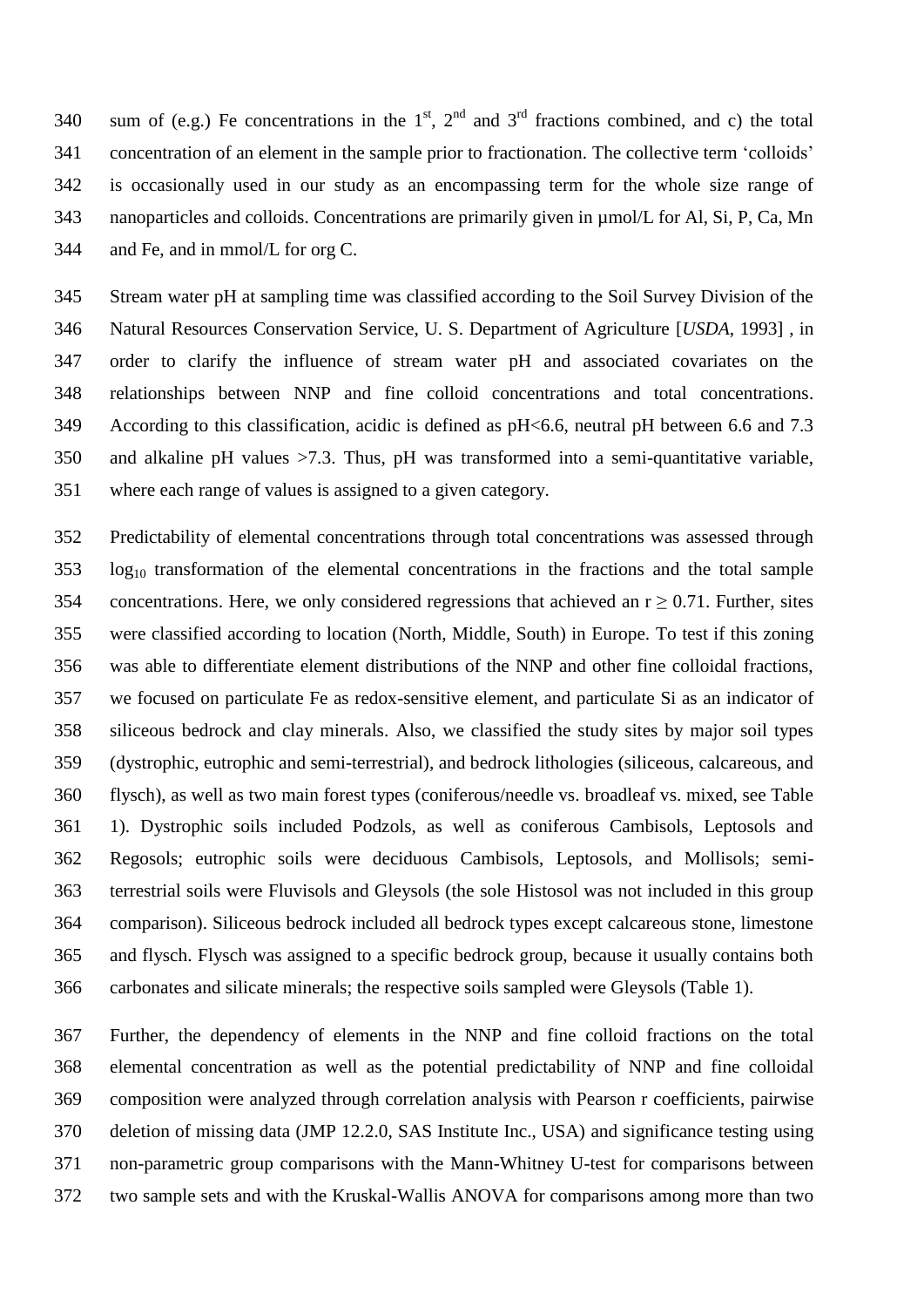sample sets (Statistica, Version 13, Dell Inc., Tulsa, USA). To facilitate the examination of controlling factors of NNP and fine colloid composition, correlation matrices followed by principal component analysis (Statistica, Version 13, Dell Inc., Tulsa, USA) served as an additional tool to reduce the number of variables and reveal a first structure in the relationships between the variables. Through this, we aimed at an identification of the site parameters, which are influential on particulate elemental concentrations. Varimax raw was applied as the rotational strategy for the analysis, to maximize the variances of the squared raw factor loadings across variables for each factor. Here, casewise deletion of missing data was undertaken to ensure that the same number of cases entered into every analysis. Initially, calculations of the Kaiser-Meyer-Olkin Measure of Sampling Adequacy (KMO value; IBM SPSS Statistics 22) were performed to extract site parameters suitable for PCA analysis. When using all data, KMO was 0.5 and the PCA result was not stable against random elimination of input data; only with selected input variables a KMO > 0.6 was achieved and the PCA was stable against variations in input data. As a follow-up tool, stepwise multiple regression was used, but it did not yield meaningful results due to the remaining complex interplay of the data.

## *3. Results and discussion*

# *3.1 Fractionation of nanoparticles and fine colloids*

 Similarly to findings for a forested watershed in Germany [*Gottselig et al.*, 2014], the 393 application of the  $AF<sup>4</sup>$  technique to other forested sites across Europe revealed distinct fractions of nanoparticles and fine colloids depending on the element investigated (Figure 2a, b; cf. supplementary material, Table S2). In total, three fractions of NNP and/or fine colloids were distinguishable for most (out of 96 samples, in 58.3% org C and Si were found in all 397 three fractions, in  $> 85\%$  for Ca and P, and in  $> 95\%$  for Al, Mn and Fe; cf. supplementary 398 material, Table S2) samples. The fractograms included a peak of small-sized nanoparticles  $(1<sup>st</sup>$ 399 fraction), a second peak consisting of intermediate-sized nanoparticles ( $2<sup>nd</sup>$  fraction) and a  $3<sup>rd</sup>$  peak containing the largest-sized nanoparticles and fine colloidal matter (see also peak separation by dashed lines on the x-axis in Figure 2). The peak pattern for each sample is represented by the fractograms of each element (see Figure 2). The second peak as shown for Krycklan, Sweden, was mainly defined through the Ca signal (violet; Figure 2a, b) due to the 404 absence of other elemental peaks in the  $2<sup>nd</sup>$  fraction. P was variably detected in one, two or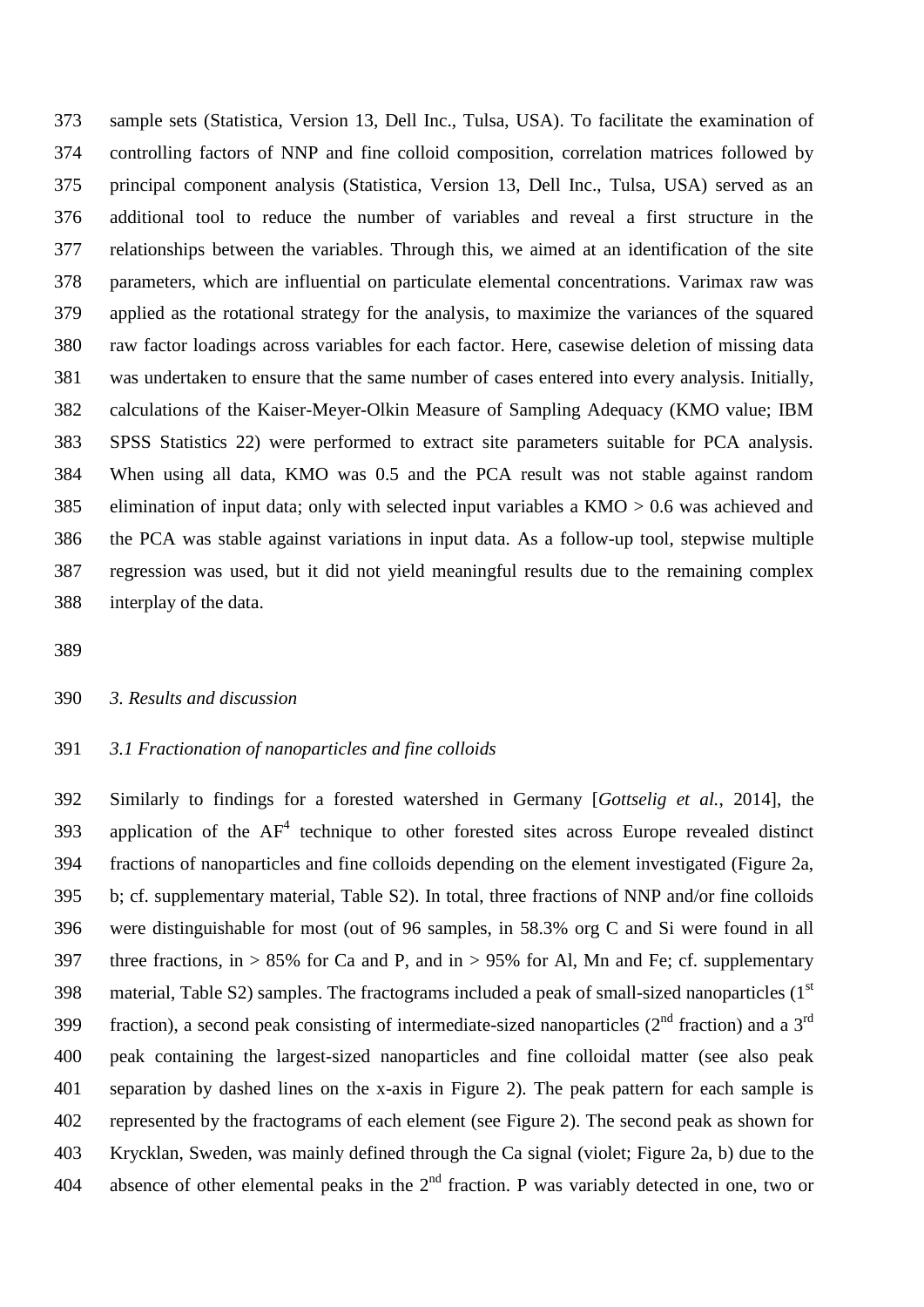three size fractions (Figure 2c, d; cf. supplementary material, Table S2). Hence, three different size fractions were isolated in this work, in close agreement with *Stolpe et al.* [2010], who also found three to four fractions of NPP and fine colloids in the lower Mississippi River, the largest river in North America.

 Nanoparticles were the exclusive constituent of the first two fractions and, based on hydrodynamic diameters, accounted for approximately 20% in the third fraction. The first and second fractions consisted of nanoparticles with standard equivalent hydrodynamic diameters ranging from 1 kDa [equivalent to 0.66 nm, equation 2.2, *Erickson*, 2009] to 20 nm, and from above 20 nm to 60 nm, respectively. The third fraction included nanoparticles larger than 60 nm up to fine colloids of approximately 300 nm in diameter. The DLS measurements revealed this maximum particle size for all measured samples [c.f. *Gottselig et al.*, 2014; *Gottselig et al.*, 2017]. Hence, all detected NNP and fine colloids fell into the operationally defined 'dissolved phase' (< 0.45 µm). Substantial signals of the elements Fe, P, Mn, Al, C and Si were recorded in all three size fractions with varying intensities, confirming widespread occurrence of NNP and fine colloids in the size range < 450 nm.

## *Figure 2*

 The fractograms for P are markedly different among three sites spanning across one transect in Europe (Pallas in North Europe, Bode in Middle Europe, and Ribera Salada in South Europe; PA, BO and RS in Figure 2c), consistent with the hypothesis that NNP and fine colloid composition and size distribution vary across the continental scale. More generally, we observed differences in the P distribution within NNP and fine colloids among the various forested headwater catchments in Europe: i.e., sometimes the particulate P was associated with clearly distinct fractions (e.g. PA; Figure 2c), whereas for other samples a less distinct fractionation of P (e.g. BO; Figure 2c) was observed. This exemplary described variation of elemental concentrations in the three fractions was observed for all recorded elements, supporting the general hypothesis that there are differences in the elemental composition between fractions and among the selected European streams. These patterns were found to be related to site-specific properties such as climate, water chemistry, soil type and total stream water elemental concentrations, i.e., we tested in the following to systematize the differences according to element composition and site properties.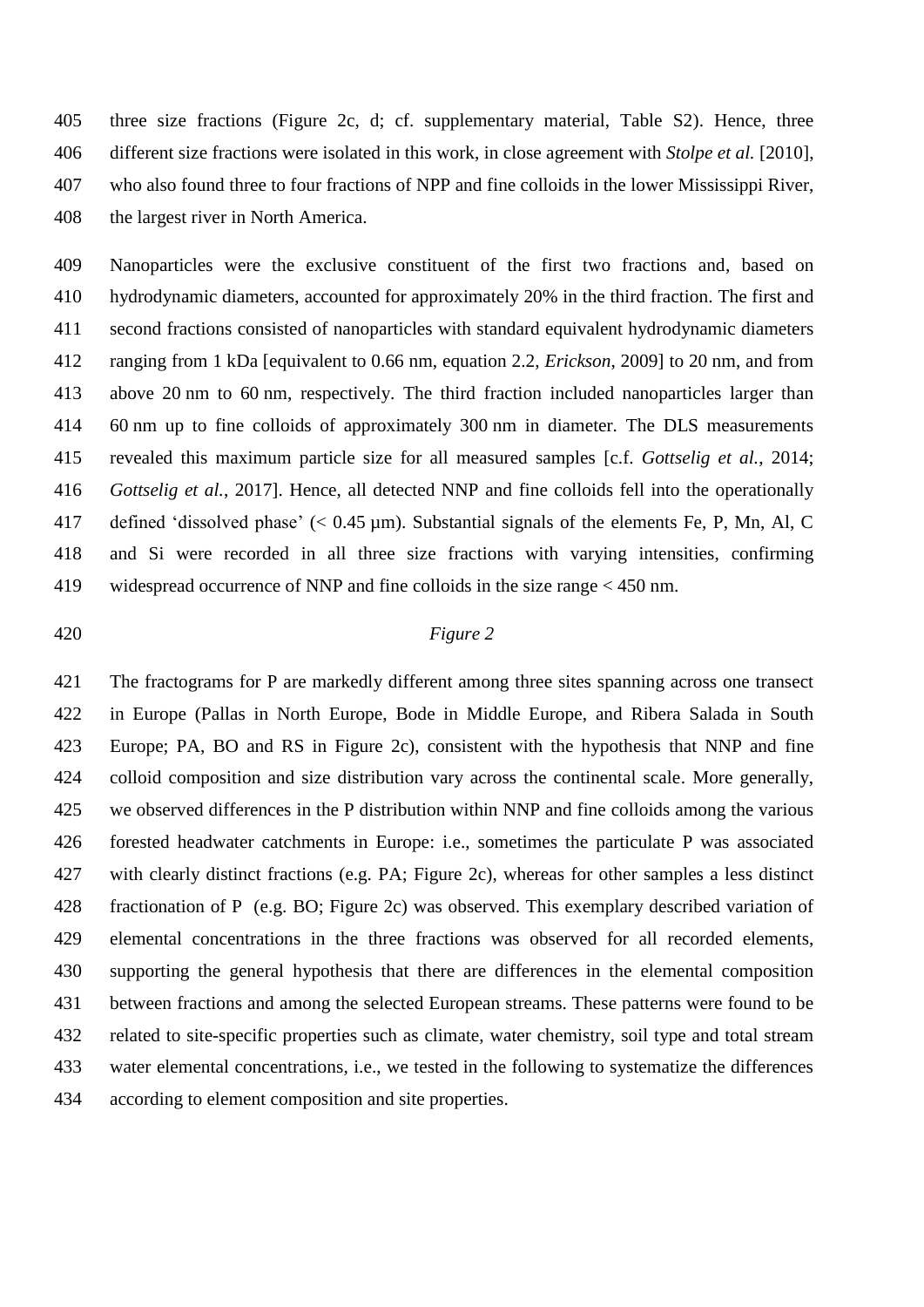The percentages of elements bound to NNP and fine colloids (i.e., percentage of all particulate elemental to total elemental concentration) demonstrated the substantial contribution of NNP and fine colloids to element fluxes in natural waters. The average percentages of elements found in the NNP and colloid phases were 53% for Fe (within the bounds for an interquartile range of 42-65%), 50% for P (36-70%), 26% for Mn (4-47%), 41%, for Al (28-56%), and 20% for organic C (5-28%), but only 2% for Si (0.1-0.4%) and 4% for Ca (0-5%; n=96). The respective median values were 55% (Fe), 51% (P), 10% (Mn), 37% (Al), 11% (org C), 0.2% (Si) and 1% (Ca). Further, up to 99% of Fe, 96% of P and Mn, 95% of Al, 92% of org C, 46% of Si and 27% of Ca were found associated with NNP and fine colloids, relative to the bulk elemental concentrations measured offline in the untreated samples. Overall, the percentages reflected a substantial contribution of the NNP and fine colloidal fractions within the operationally defined 'dissolved' elements Fe, P, Al, org C and Mn (in descending order). Previous research on the significance of colloid-bound elements within the operationally defined 'dissolved' fraction also indicated maximum Fe binding in fine colloidal form between 80 to 100% with averages between 50 and 90% [*Hill and Aplin*, 2001; *Jarvie et al.*, 2012; *Martin et al.*, 1995], for organic C between 40 and 80% with averages between 20 and 60% [*Jarvie et al.*, 2012; *Martin et al.*, 1995; *Wen et al.*, 1999], and for Al around 40 to 50% with averages around 45 to 55% [*Hill and Aplin*, 2001; *Jarvie et al.*, 2012]. *Hill and Aplin* [2001] determined that the fine colloidal fraction accounted for up to 50% of Mn (average 23%) and up to 30% of Ca (average 20%), but only up to 10% of Si (average 0%). *Dahlqvist et al.* [2004] found an average of 16% fine colloidal Ca in an Arctic river and in Amazonian rivers (also assessed with FFF). Data on total P are scarce, but *Jarvie et al.* [2012] reported that a fraction of up to 90% (averaging 66%) of organophosphorus compounds was associated with fine colloids in mixed land-use sites, and *Missong et al.* [2016] and *Jiang et al.* [2015] also detected organophosphorus in the NNP and fine colloid fractions in soil samples. In summary, the present data indicate that the particulate form of elements is substantial in streams, and that there are varying contributions of NNP and fine colloids to overall element fluxes across Europe.

# *3.3 Predictability of NNP and fine colloid elemental composition*

 The discrepancy between NNP and fine colloid and total elemental concentrations is potentially due to dissolved species in size ranges below the membrane MWCO when excluding the presence of larger particles. Two types of relationships between NNP and fine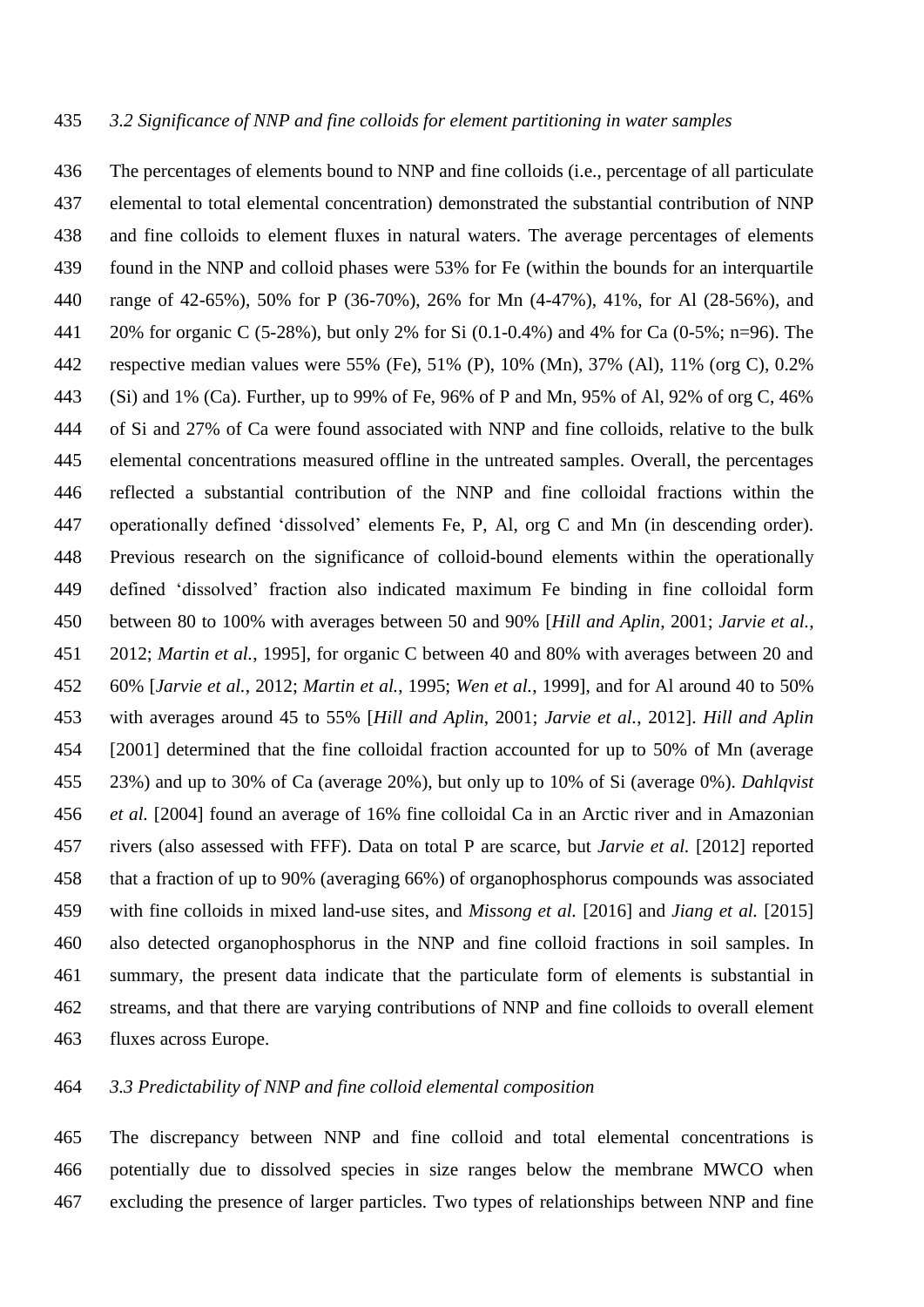colloid concentrations and total concentrations could be observed, independent of the fraction in question. For Si, P, Ca and Mn, we found scattered relationships between total concentrations and NNP/fine colloid concentrations (Figure 3, left panels). The concentrations of these elements that were bound to NNP and fine colloids did not change systematically with total elemental concentrations. All three size fractions of these elements showed such scattered relationships, although their median concentration varied (Table 2). By contrast, for Fe, Al and org C, we found positive log-log relationships between total concentrations and colloidal concentrations (Figure 3, right).

 The regression slopes of the log-log relationships between the particulate and total element concentrations differed among the three size fractions of Fe, Al and org C (Table 2), which could reflect differences in Fe, Al and org C speciation as stream water variables change, but could also be related to site differences in the surface properties of mineral binding partners 480 (which were not investigated here). Most interestingly, the log-log slope of the  $1<sup>st</sup>$  size fraction Fe was 1.0 (Table 2; Figure 3, right panels). This implied that across all European sites, on average, a constant proportion of total Fe was present in this very fine nanoparticulate fraction (<20 nm), and thus was independent of their stream water pH. This 484 proportion was estimated to be 15%. Slopes for Fe in the  $2<sup>nd</sup>$  and  $3<sup>rd</sup>$  fraction, as well as for Al and org C for of all three fractions, were not parallel to the 1:1 line (not shown), instead indicating power-law relationships (rather than a fixed NNP or fine colloid fraction). In contrast, for the elements that did not change systematically with total elemental concentrations (Ca, Si, Mn, P) the median varied among the different size fractions as well as the percentage of particulate elemental concentration present in the fractions (cf. Table 2). The reasons for the different regression slopes and medians are still unclear and warrant investigation in future studies, potentially in combination with measurements of discharge-dependent concentration variations as shown in e.g. *Trostle et al.* [2016].

## *Figure 3*

# *Table 2*

 The majority of acidic sites were located in Northern Europe, neutral sites in Middle Europe and alkaline sites in Southern Europe (Table 3). These three geographical regions are shown in Figure 1, with borders at around 56 and 48°N. Most of the sampling sites in the Middle Europe region, i.e., between these latitudes, had neutral pH. A fairly equal amount of Middle Europe sampling sites could be involved among the three pH classes (Table 3), however, they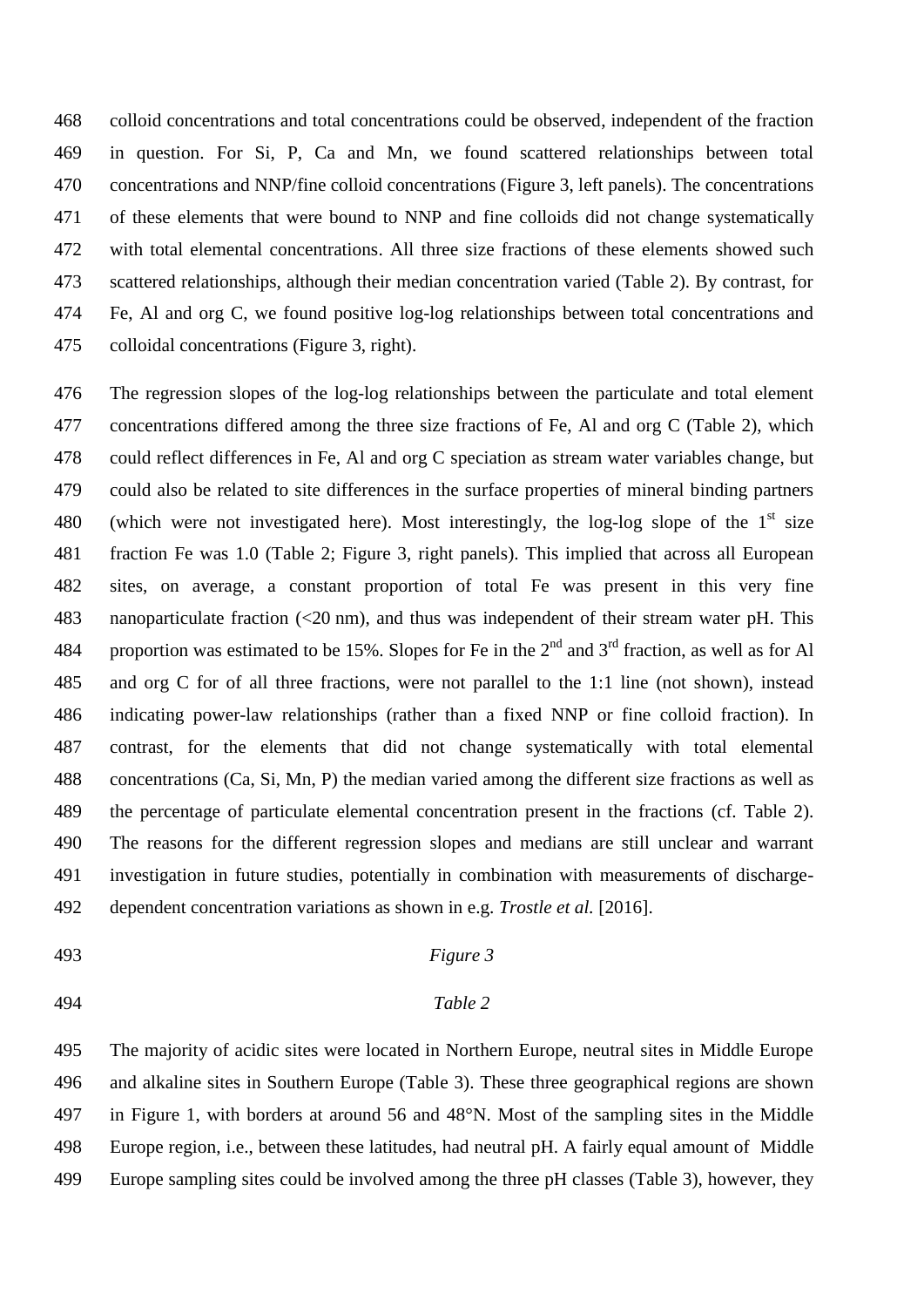may not constitute a grouping by themselves, but rather a transition zone between the Northern and Southern European regions.

 With some overlaps, the pH differences and the North-Middle-South groupings were reflected in the distribution patterns of elements among NNP and fine colloids (Figure 3). The elements with positive log-log relationships (e.g., right panels in Figure 3) exhibited some data point stratification, with lower elemental NNP and fine colloid concentrations at the Southern European and alkaline sites (red dots in Figure 3), and higher concentrations at the Northern European and acidic sites (green dots in Figure 3). Whether the main driver of this variation was really pH, or a co-variate related to pH, warrants further attention (see also discussion below). The total concentrations of Ca, Si, Mn and P increased from the Northern, acidic sites to the more alkaline streams in the South (Figure 3, left panels). Such behavior could well be expected for Ca but not necessarily for the other three elements [e.g. *Song et al.*, 2002]. The concentrations of Ca, Si, Mn and P within NNP and fine colloid fractions did not vary systematically with total concentration, but were roughly constant in their median value as the total concentrations increased from the Northern, acidic, sites to the more alkaline, Southern, sites. This implies that the elemental proportions that were bound to NNP and fine colloids decreased from North to South.

 Eleven data points at three sites did not follow the clear regional stratification in the relationships between total and NNP/fine colloid concentrations (Figure 3); six Southern water samples for Ca (scattered relationship; two at SC and four at LZ) and five Northern water samples for Fe (all at AM; see Table 1 for site abbreviations). A concise explanation of their anomalous behavior could not be found, especially because the other elements did not exhibit this anomalous behavior, either in these samples or in any other samples. Site characteristics (Table 1) and stream water parameters at sampling (supplementary material, Table S1) showed no evident outliers in comparison to other sites within the same geographical region, with the exception of the three sites closest to the coast.

#### *Table 3*

 The presented data clearly showed the possibility to predict the concentrations of particle- bound elements, as some were independent of total concentrations (Ca, Si, Mn, P) while others were linked (Fe, Al, org C). Future research should address potential temporal patterns of NNP and fine colloid composition across an even larger, global scale.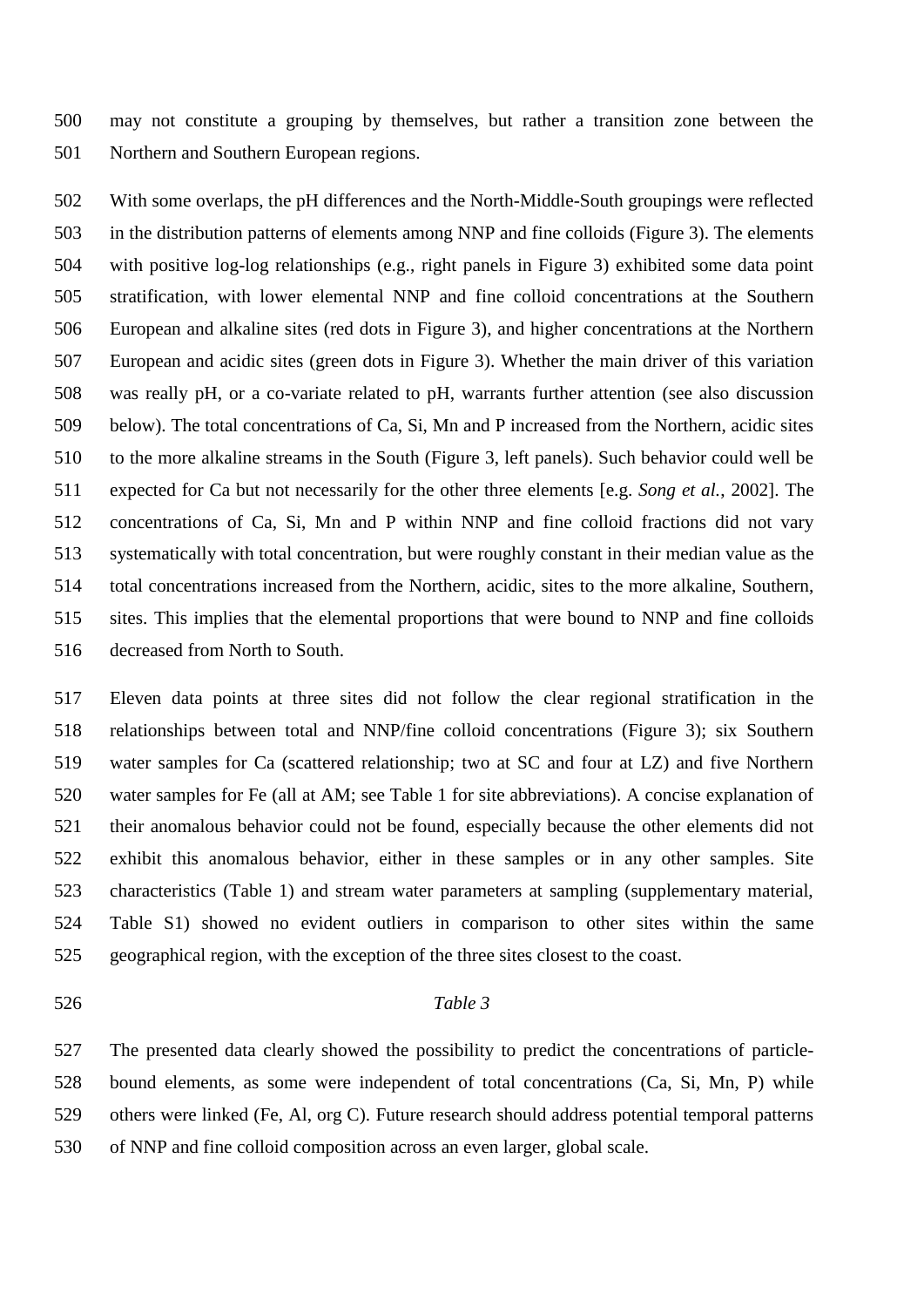## *3.4 Controlling factors of NNP and colloid composition*

 The variable composition of NNP and fine colloids between sites and between sampling locations of one site can potentially be linked to differences in site parameters on larger (e.g. MAT or forest cover) or smaller (e.g. pH value or electrical conductivity) scale. As would be 535 expected for large data sets, many statistically significant ( $p < 0.05$ ) correlations for, e.g., all 536 particulate org C, Al, Ca and Fe concentrations were found, but few strong correlations ( $r >$  0.71) were found with site parameters (supplementary material, Table S3). Total Ca 538 concentrations were tightly correlated with electrical conductivity  $(r = 0.96)$ , which is unsurprising because Ca is often a significant fraction of total ionic strength, while all 540 particulate Ca showed strong correlations to all particulate org C ( $r = 0.84$ ) followed by catchment size (r = 0.81). In contrast, correlations between all particulate Si, P, Ca and Mn 542 and their total concentrations were weak  $(r < 0.02$ ; partially negative values), as were the correlations between total element concentrations of, e.g., Si and Mn and concentrations of other elements or site parameters (r < 0.49). However, concentrations of all particulate Si 545 were positively related to concentrations of all particulate Al  $(r = 0.72)$ , and especially 546 strongly ( $r = 0.98$ ) for Si and Al in the 3<sup>rd</sup> size fraction, reflecting the presence of both elements in layer silicates such as clay minerals.

 When particulate concentrations were correlated with site parameters, these correlations were rarely consistent among all size fractions. Marked differences were observed, for instance, 550 between correlations of site parameters with the  $1<sup>st</sup>$  and  $2<sup>nd</sup>$  fractions vs.  $3<sup>rd</sup>$  fractions for Al and Si (supplementary material, Table S4). The correlations thus showed that relationships between site parameters and NNP and fine colloid concentrations differed, depending on the fraction in question, and that NNP and fine colloid concentrations cannot be explained through linear relationships alone.

 At a KMO criterion > 0.6, we did not observe significant alterations in factor loadings with random elimination of data, and PCA was run stably with all particulate elemental concentrations, pH, MAT, conductivity, water temperature and elevation, for instance. The PCA extracted four factors with eigenvalues > 1 that jointly explained 75% of the total variance. The resulting factor loadings revealed four distinct groupings of variables: 1) site parameters such as pH, water temperature and MAT, 2) particulate Al and Si, 3) particulate org C, Ca, and Fe, and 4) particulate P (see supplementary material, Table S5).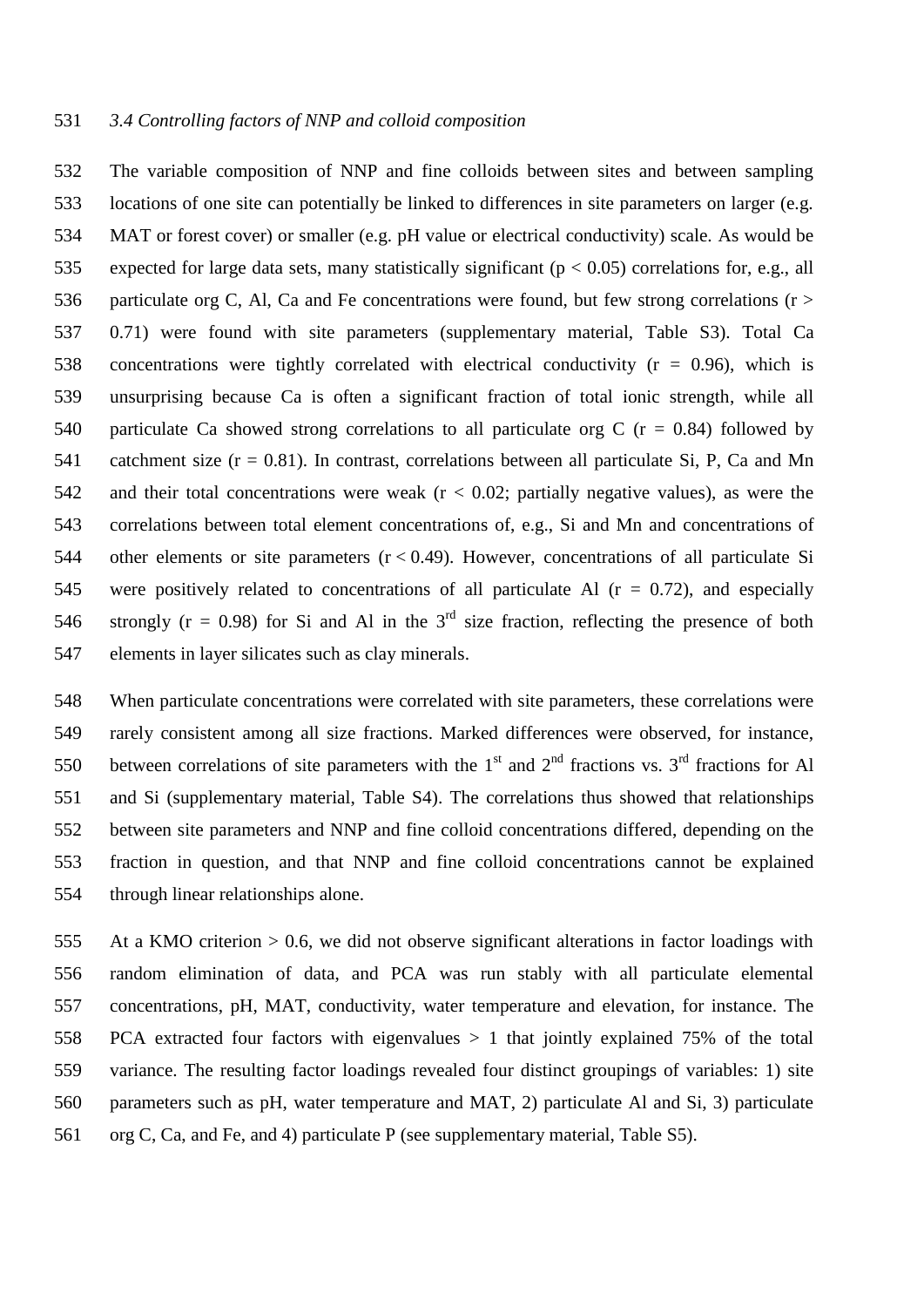*Mattsson et al.* [2009] showed a link between DOC and climatic and topographic factors through the strong positive correlation between DOC and latitude; here, however, the colloidal org C was rather related to that of Ca and Fe, this grouping even remained stable when including other site parameters into PCA at worse KMO test results. Fe (and Ca) are known to be key elements in reacting with soil C during microaggregation processes [see e.g. *Kögel-Knabner and Amelung*, 2014] , i.e., our data would be in line with particles being released from riparian soils during riverbank erosion. Besides, our data showed that the NNP and fine colloid concentrations of Al and Si loaded highest at onto factor 2, thus supporting the results from above-mentioned correlation analyses (supplementary material, Table S3) and indicating that clay minerals are always present within the third fine colloid fraction. Finally, the PCA analyses revealed that one factor can solely be assigned to particulate P. This is congruent with the simple correlation analyses and confirms that P cannot be predicted by simple linear statistical approaches across different geographic regions (see section 3.2). Overall, the factor loadings thus confirmed that different processes controlled the fate of different elements, while there was apparently no simple linear relation to site factors. Hence, we elucidated the contribution of soil, geology, vegetation and pH class as additional controls of NNP and FC properties.

 The pH value is often a master variable controlling chemical forms in solution [*Perry et al.*, 2008] and may also determine the size and elemental composition of NNP and fine colloids [*Neubauer et al.*, 2013]. pH-dependent element abundances in a 'dissolved' state are well understood in the context of nutrient availability [*Perry et al.*, 2008], but not yet with respect to NNP and fine colloids. The geographic zoning of the streams more or less coincided with 584 three dominant stream water pH classes (Figure 1, Table 3). As shown for the  $3<sup>rd</sup>$  size fraction in Figure 4a, though also valid for all particulate Si (supplementary material, Figure S1), plotting Fe against Si clearly separated the acidic (Northern) streams from the alkaline (Southern) ones. Similar results were also obtained when, e.g., plotting particulate Fe against 588 particulate Ca as an indicator of calcareous bedrock (Figure 4b; illustrated for the  $2<sup>nd</sup>$  fraction; 589 valid also for the 1<sup>st</sup> fraction but not for the 3<sup>rd</sup> one; supplementary material, Figure S1). The findings can be reconciled with a study on Fe in boreal catchments across different pH values [*Neubauer et al.*, 2013]. Fe entering stream waters is instantly oxidized and forms Fe(oxy)hydroxides or complexes with organic matter [*Ekstrom et al.*, 2016], while formation of Ca- or Si-rich particles is likely independent from such processes. Overall, and despite the many complex factors regulating specific element concentrations in NNP and larger colloids, there are thus strong indicators of a geographic (or pH-dependent) zoning of the composition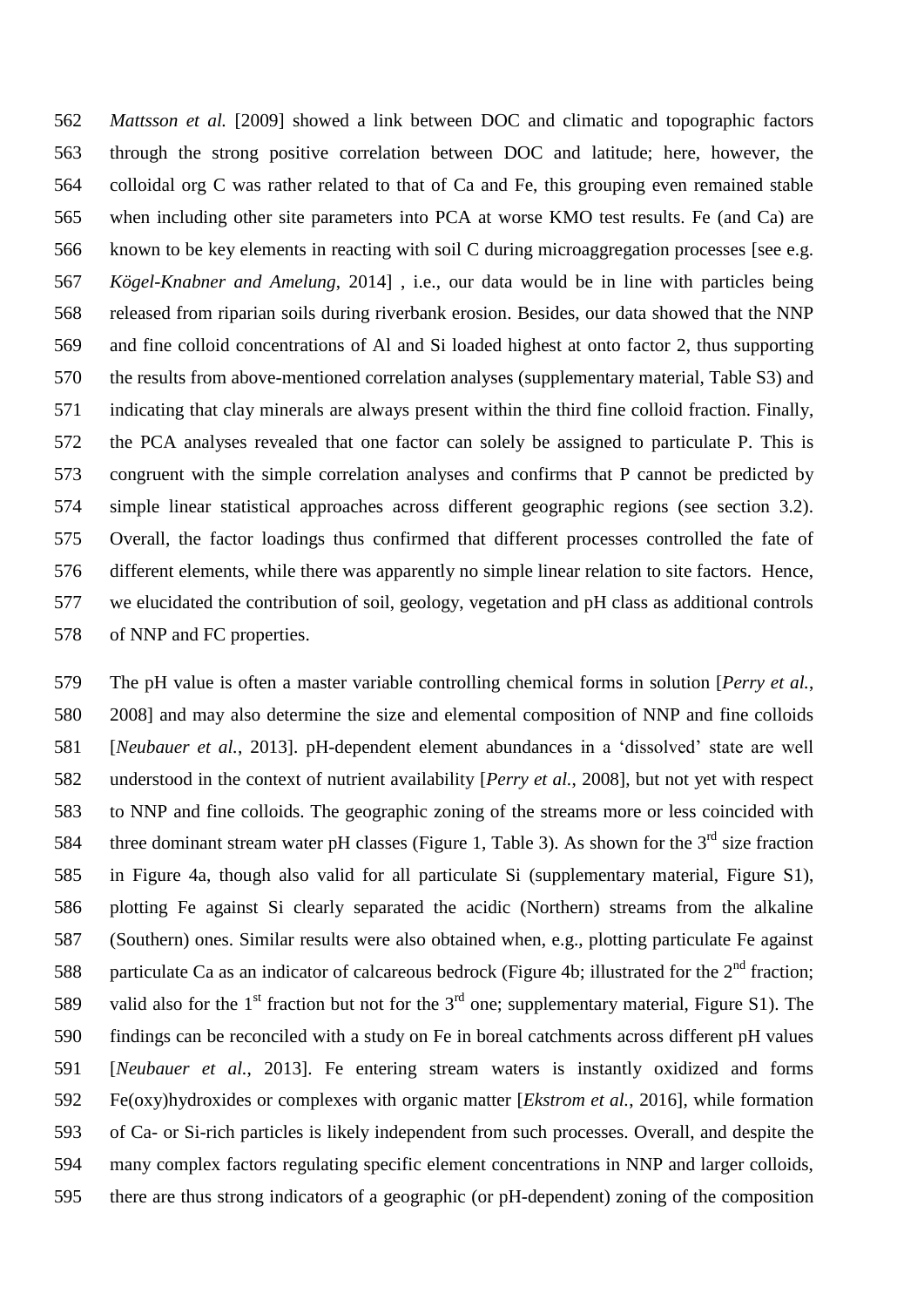of these particles. Forest biomass and soils, for instance, co-vary along our geographic transects, potentially affecting the pools and formation of humus and secondary minerals. Relevant factors could also be any co-variates that induce non-linear variations in element speciation across the pH range of 4.2 to 9.5 (Figure 4; supplementary material, Table S1).

# *Figure 4*

### *3.5 Impact of specific soil types and land-use on element concentrations*

 Whengrouping the sites, e.g.,according to soils, bedrock, and dominant forest type, at least one particulate elemental concentration was affected (Table 4), and the effects found for total particulate elemental concentrations were largely reflected in the individual size fractions as well (supplementary material, Tables S6-8).

 Sites characterized by semi-terrestrial soils with better hydraulic connectivity to the streams showed significantly higher concentrations of colloidal Si than their counterparts with terrestrial soils (Kruskal-Wallis ANOVA; p<0.05; Table 4). However, the more frequent redox cycles at the semi-terrestrial sites [*Blume et al.*, 2009] did not correlate with higher concentrations of redox-sensitive elements, at least as this particular sampling time. Since semi-terrestrial soils are usually poor in soil structure [*Blume et al.*, 2009], higher particulate Si concentrations in the streams could be related to riverbank erosion, but more data at higher temporal resolution would be needed to investigate this hypothesis.

 Stream composition frequently correlates to the dominant bedrock [*Krám et al.*, 2012]. For the elements with positive log-log relationships (org C, Al, Fe; right panels of Figure 3), a significant differentiation between siliceous and calcareous rocks was found. The concentrations of org C, Al, Si, and Fe were higher for the siliceous sites (Table 4). Overall it appeared that element release from siliceous sites was facilitated relative to the calcareous counterparts, which was accompanied by the release of these elements in all fractions of NNP and fine colloids (supplementary material, Table S6-S8). Particularly high concentrations of Al and Si were found in the streams with flysch (Table 4), likely reflecting riverbank erosion 622 of clay minerals  $(3<sup>rd</sup>$  colloidal fraction; supplementary material, Table S8) from the Gleysols in vicinity of the rivers. Note, however, that among our sites, bedrock classification yielded substantially more data points for siliceous than for calcareous rocks and flysch.

 When the data were grouped according to the dominant forest type, the coniferous class differed significantly from the broadleaf class for all particulate org C, Al, P, Ca and Fe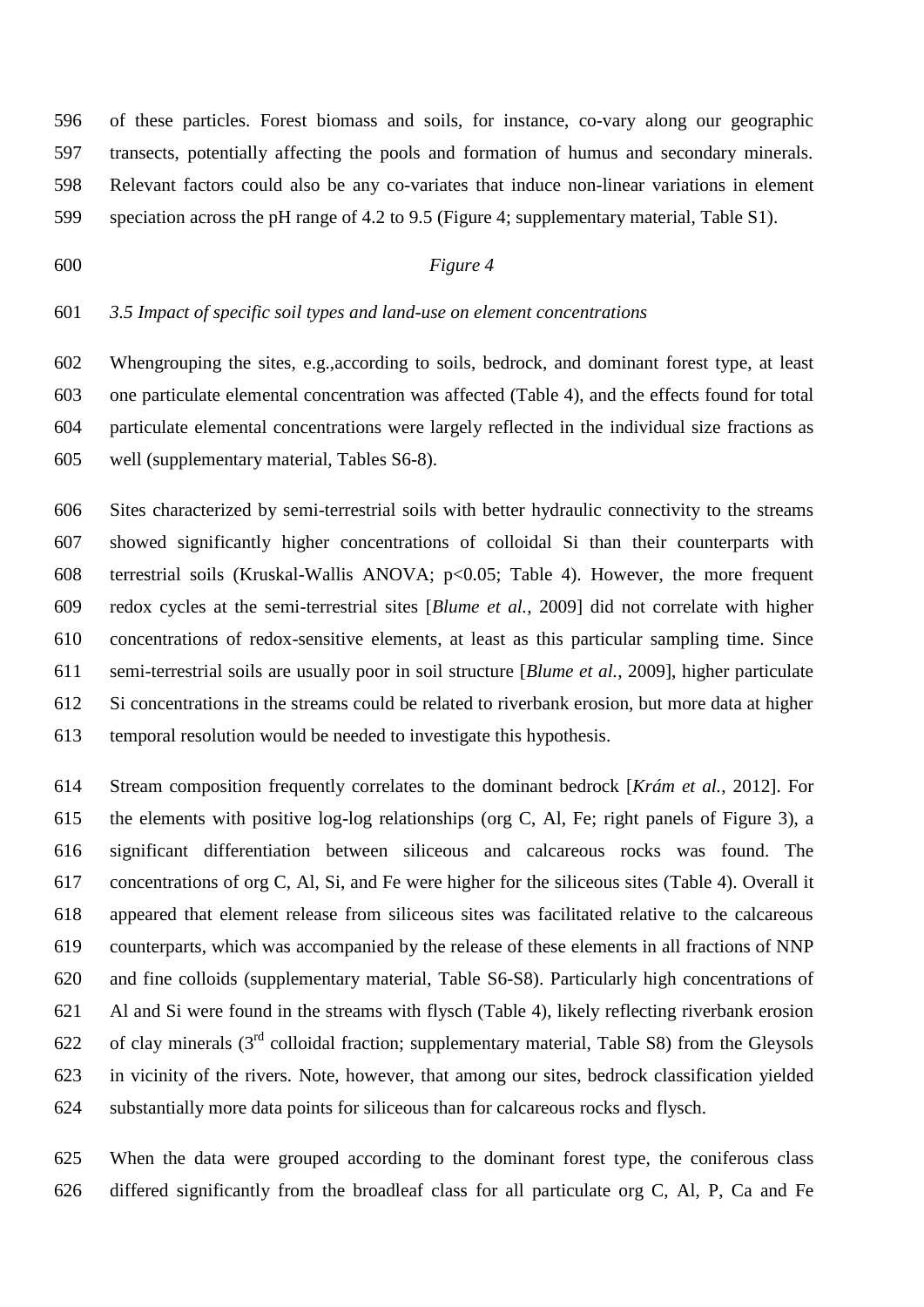concentrations, even for those of Si and Mn (Table 4; the one mixed stand was not included in this analysis). Notably, the element concentrations were generally larger in the coniferous tree stands than the broadleaved ones, consistent with the tendency for coniferous stands to have more acidic stream waters [*Allaby*, 2006] and usually siliceous bedrocks (Table 1). In fact, almost 90% of the acidic sites were associated with dominant coniferous forest types (cf. Table 1 and supplementary material, Table S1). These conditions might generally favor NNP and fine colloid formation because low pH increases the density of positive charges of metal oxides and organic matter, which can then bind to negatively charged surfaces such as fine clay minerals as also outlined before [see also *Tombácz et al.,* 2004]. Indeed, when grouping our sites according to main pH classes as outlined above, the concentrations of particulate org. C, Al, and Fe were generally larger for the acidic sites (in Northern Europe) than for the alkaline ones (in Southern Europe). Interestingly, however, P did not exhibit this pH effect despite pH is the main variable affecting P availability and mobility in soils; hence, further analyses are necessary to help explain this effect.

### *Table 4*

## *4. Conclusions*

 Stream water sampling at 26 forested headwater catchments across Europe revealed substantial binding of Fe, P, Al, Mn and org C to NNP and fine colloids. Overall, up to an 646 average of  $53\pm21\%$  of the total content of these elements in the stream waters occurring in 647 three distinct particulate size fractions ( $1<sup>st</sup>$ : < 20nm,  $2<sup>nd</sup>$ : 20–60nm, and  $3<sup>rd</sup>$  size fraction: >60– 300nm). Particulate concentrations of org C, Fe and Al increased with total concentrations of these elements from the South to the North, coincident with decreasing pH values and increasing portions of coniferous forests and siliceous bedrock. The sampled sites could be divided into sites that were characterized by the presence of Ca-containing NNP and fine colloids in alkaline stream waters, and sites with an increasing predominance of Fe-NNP and fine colloids (acidic stream waters) because the Fe concentration superimposed Ca. This 654 distinction was found for the 1<sup>st</sup> and 2<sup>nd</sup> NNP fractions, whereas  $3<sup>rd</sup>$  size fraction (larger NNP and fine colloids) mainly consisted of Al and Si-bearing clay minerals at all sites.

 Interestingly, substantial amounts of P, which previously had been assigned to the operationally defined dissolved phase, were found to be associated with NNP and fine 658 colloids. While P was mainly bound to Fe-containing particles of the  $1<sup>st</sup>$  size fraction in more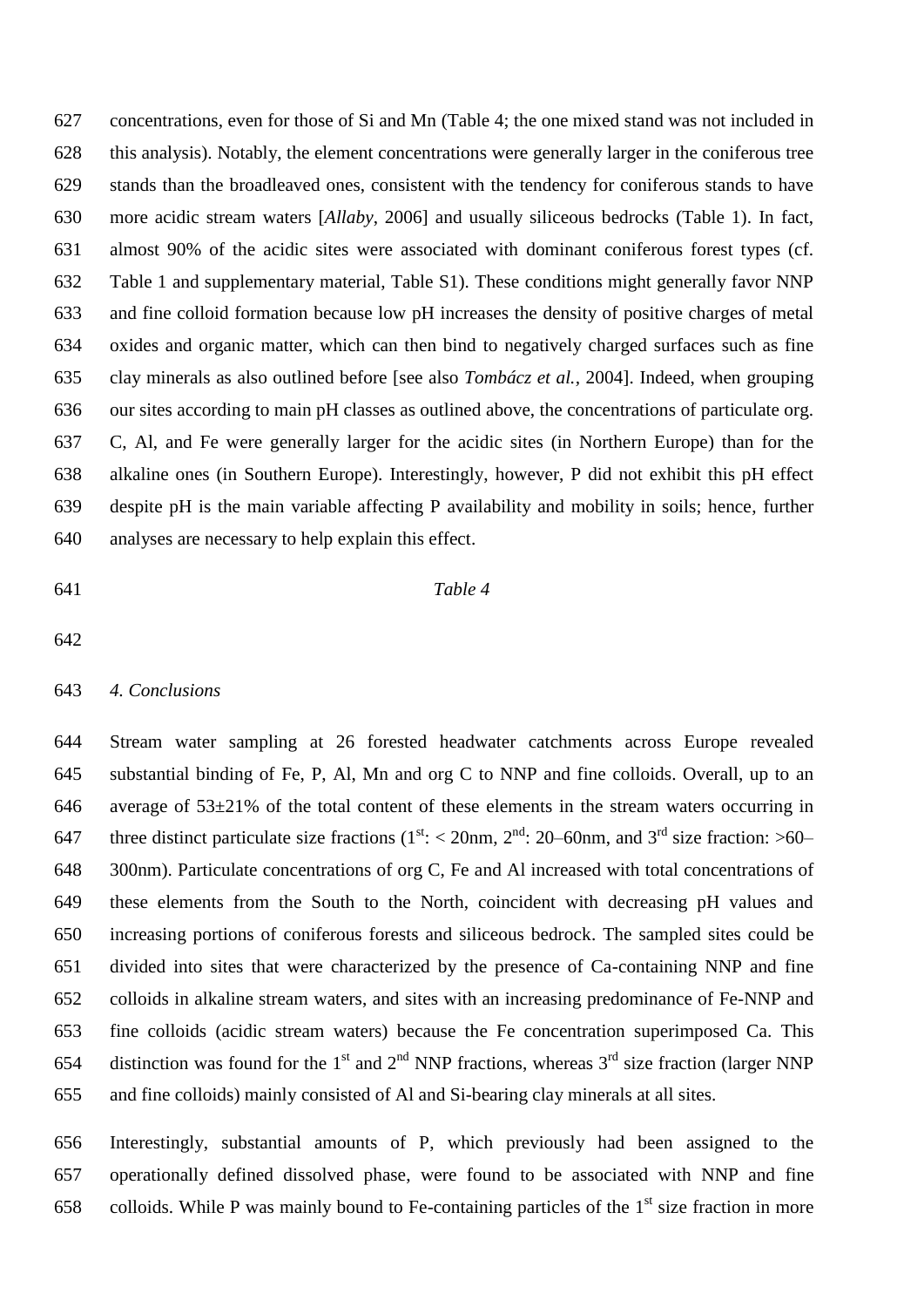- 659 acidic Northern European headwaters, it was associated with Ca-bearing particles of the  $2<sup>nd</sup>$
- size fraction in Southern European headwaters. Also, variations of total P were not correlated
- straightforwardly with variations of site characteristics across our sampling sites. Further
- efforts will be needed to better understand the complex interplay between total and colloidal P
- fluxes across the globe.
- 
- 

# *Acknowledgements*

 The authors gratefully acknowledge the assistance of the following people in locating suitable sampling sites, contacting site operators, performing the sampling and providing data: A. Avila Castells (Autonomous University of Barcelona), R. Batalla (University of Lleida), P. Blomkvist (Swedish University of Agricultural Sciences), H. Bogena (Research Center Jülich), A.K. Boulet (University of Aveiro), D. Estany (University of Lleida), F. Garnier (French National Institute of Agricultural Research), H.J. Hendricks-Franssen (Research Center Jülich), L. Jackson-Blake (James Hutton Institute, NIVA), T. Laurila (Finnish Meteorological Institute), A. Lindroth (Lund University), M.M. Monerris (Universitat Politècnica de València), M. Ottosson Löfvenius (Swedish University of Agricultural Sciences), I. Taberman (Swedish University of Agricultural Sciences), F. Wendland (Research Center Jülich), T. Zetterberg (Swedish University of Agricultural Sciences and The Swedish Environmental Research Institute, IVL) as well as further unnamed contributors.

 The Swedish Infrastructure for Ecosystem Science (SITES) and the Swedish Integrated Monitoring, the latter financed by the Swedish Environmental Protection Agency, and ICOS Sweden have supported sampling and provided data for the Swedish sites. JJK gratefully acknowledges the support to CESAM (UID/AMB/50017/ 2013), funded by the FCT/MCTES (PIDDAC) with co-funding by FEDER through COMPETE.

- NG gratefully acknowledges all those who contributed to organizing and implementing the continental sampling. The raw data can be found at http://hdl.handle.net/2128/14937. This project was partly funded by the German Research Foundation (DFG KL 2495/1-1).
-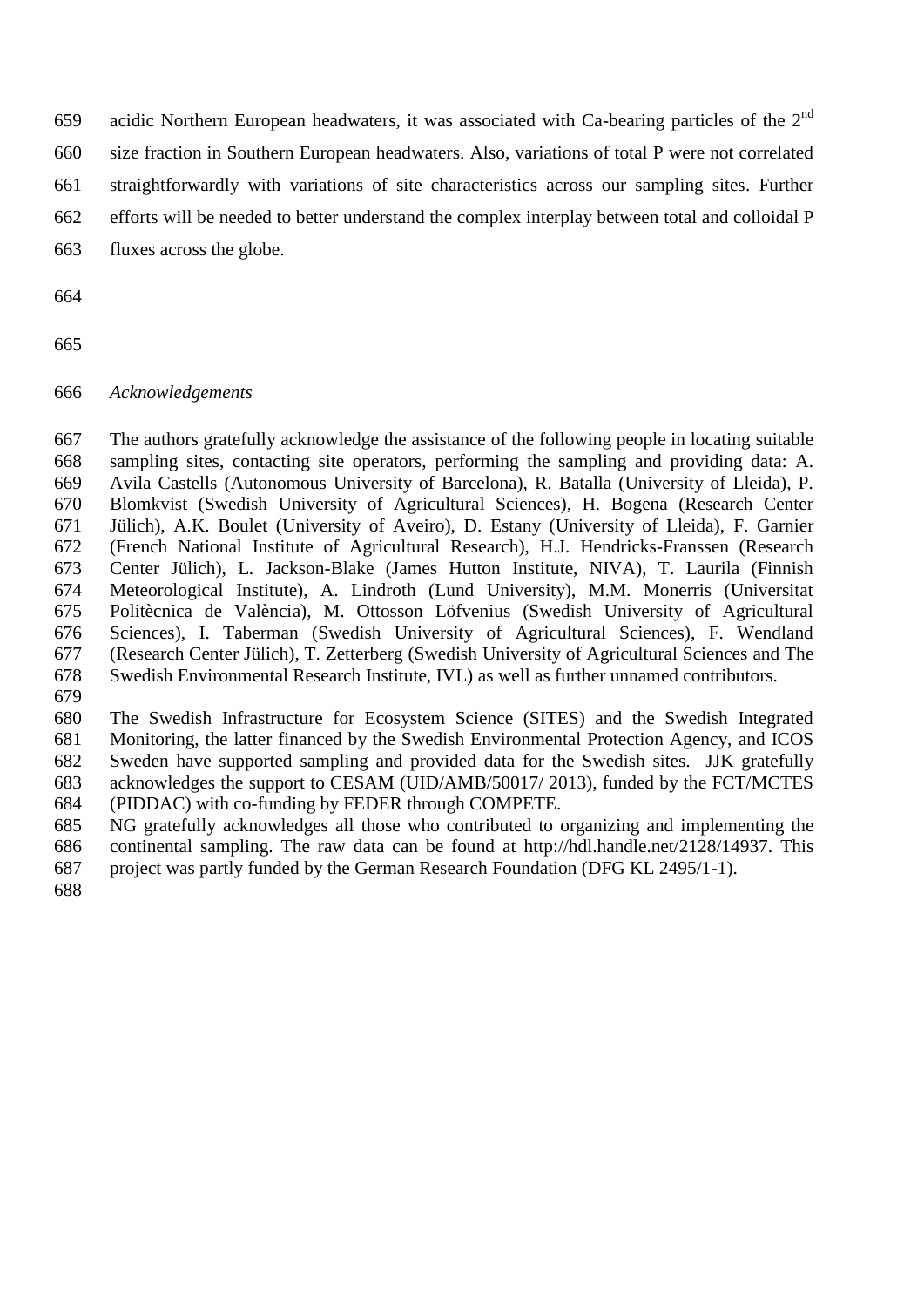### *References*

Allaby, M. (2006), *Biomes of the Earth: Temperate Forests*, Chelsea House.

 Baken, S., C. Moens, B. van der Grift, and E. Smolders (2016a), Phosphate Binding by Natural Iron-Rich Colloids in Streams, *Water Res*, *98*, 326-333. doi: 10.1016/j.watres.2016.04.032.

- Baken, S., I. C. Regelink, R. N. Comans, E. Smolders, and G. F. Koopmans (2016b), Iron- Rich Colloids as Carriers of Phosphorus in Streams: A Field-Flow Fractionation Study, *Water Res*, *99*, 83-90. doi: 10.1016/j.watres.2016.04.060.
- Benedetti, M. F., W. H. Van Riemsdijk, L. K. Koopal, D. G. Kinniburgh, D. C. Gooddy, and C. J. Milne (1996), Metal Ion Binding by Natural Organic Matter: From the Model to the Field, *Geochim Cosmochim Acta*, *60*(14), 2503-2513. doi: 10.1016/0016-7037(96)00113-5.
- Binkley, D., G. G. Ice, J. Kaye, and C. A. Williams (2004), Nitrogen and Phosphorus Concentrations in Forest Streams of the United States, *J Am Water Resour Assoc*, *40*(5), 1277-1291. doi: 10.1111/j.1752-1688.2004.tb01586.x.
- Bishop, K., I. Buffam, M. Erlandsson, J. Fölster, H. Laudon, J. Seibert, and J. Temnerud (2008), Aqua Incognita: The Unknown Headwaters, *Hydrol Process*, *22*(8), 1239-1242. doi: 10.1002/hyp.7049.
- Blume, H.-P., G. W. Brümmer, R. Horn, E. Kandeler, I. Kögel-Knabner, R. Kretzschmar, K. Stahr, and B.-M. Wilke (2009), *Scheffer Schachtschabel: Lehrbuch Der Bodenkunde*, Springer-Verlag.
- Bol, R., D. Julich, D. Brödlin, J. Siemens, K. Kaiser, M. A. Dippold, S. Spielvogel, T. Zilla, D. Mewes, and F. von Blanckenburg (2016), Dissolved and Colloidal Phosphorus Fluxes in Forest Ecosystems—an Almost Blind Spot in Ecosystem Research, *J Plant Nutr Soil Sci*, *179*(4), 425-438. doi: 10.1002/jpln.201600079.
- Buffle, J., and G. G. Leppard (1995), Characterization of Aquatic Colloids and Macromolecules. 2. Key Role of Physical Structures on Analytical Results, *Environ Sci Technol*, *29*(9), 2176-2184. doi: 10.1021/es00009a005.
- Celi, L., E. Barberis, B. Turner, E. Frossard, and D. Baldwin (2005), Abiotic Stabilization of Organic Phosphorus in the Environment, *Organic phosphorus in the environment*, 113-132.
- Dahlqvist, R., M. F. Benedetti, K. Andersson, D. Turner, T. Larsson, B. Stolpe, and J. Ingri (2004), Association of Calcium with Colloidal Particles and Speciation of Calcium in the Kalix and Amazon Rivers, *Geochim Cosmochim Acta*, *68*(20), 4059-4075. doi: 10.1016/j.gca.2004.04.007.
- Darch, T., M. S. A. Blackwell, J. M. B. Hawkins, P. M. Haygarth, and D. Chadwick (2014), A Meta-Analysis of Organic and Inorganic Phosphorus in Organic Fertilizers, Soils, and Water: Implications for Water Quality, *Critical Rev Environ Sci Technol*, *44*(19), 2172-2202. doi: 10.1080/10643389.2013.790752.
- Dynesius, M., and C. Nilsson (1994), Fragmentation and Flow Regulation of River Systems in the Northern 3rd of the World, *Science*, *266*(5186), 753-762. doi: 10.1126/science.266.5186.753.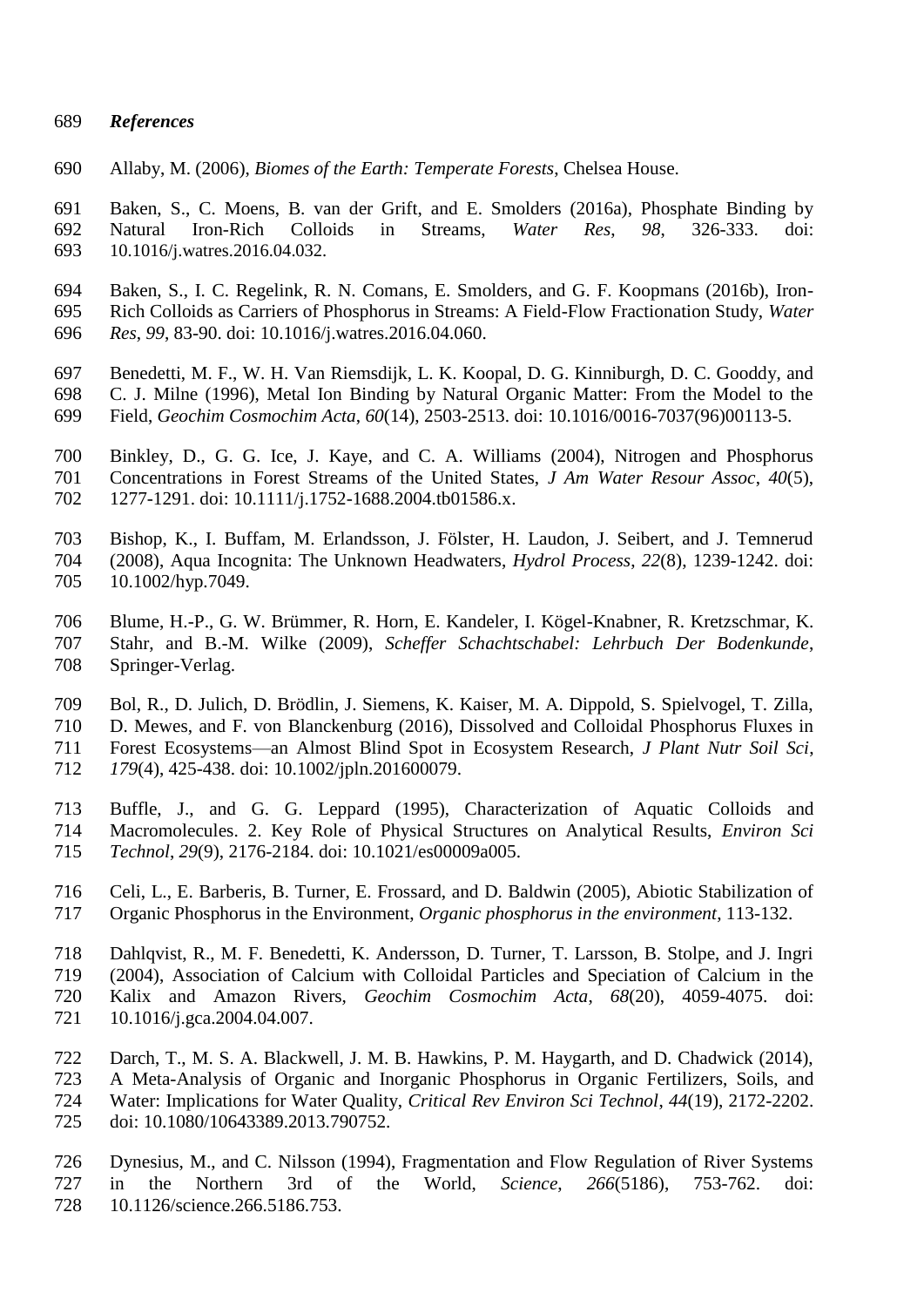- Ekstrom, S. M., O. Regnell, H. E. Reader, P. A. Nilsson, S. Lofgren, and E. S. Kritzberg (2016), Increasing Concentrations of Iron in Surface Waters as a Consequence of Reducing Conditions in the Catchment Area, *J Geophys Res Biogeosci*, *121*(2), 479-493. doi: 10.1002/2015jg003141.
- Erickson, H. P. (2009), Size and Shape of Protein Molecules at the Nanometer Level Determined by Sedimentation, Gel Filtration, and Electron Microscopy, *Biol Proced Online*, *11*, 32-51. doi: 10.1007/s12575-009-9008-x.
- Espinosa, M., B. L. Turner, and P. M. Haygarth (1999), Preconcentration and Separation of Trace Phosphorus Compounds in Soil Leachate, *J Environ Qual*, *28*(5), 1497-1504. doi: doi:10.2134/jeq1999.00472425002800050015x.
- Fernández-Martínez, M., et al. (2014), Nutrient Availability as the Key Regulator of Global Forest Carbon Balance, *Nature Clim Change*, *4*(6), 471-476. doi: 10.1038/nclimate2177.
- Giddings, J., F. Yang, and M. Myers (1976), Flow-Field-Flow Fractionation: A Versatile New Separation Method, *Science*, *193*(4259), 1244-1245. doi: 10.1126/science.959835.
- Gimbert, L. J., K. N. Andrew, P. M. Haygarth, and P. J. Worsfold (2003), Environmental Applications of Flow Field-Flow Fractionation (FlFFF), *Trac-Trends Anal Chem*, *22*(10),
- 615-633. doi: 10.1016/s0165-9936(03)01103-8.
- Gottselig, N., R. Bol, V. Nischwitz, H. Vereecken, W. Amelung, and E. Klumpp (2014),
- Distribution of Phosphorus-Containing Fine Colloids and Nanoparticles in Stream Water of a
- Forest Catchment, *Vadose Zone J*, *13*(7). doi: 10.2136/vzj2014.01.0005.
- Gottselig, N., V. Nischwitz, T. Meyn, W. Amelung, R. Bol, C. Halle, H. Vereecken, J.
- Siemens, and E. Klumpp (2017), Phosphorus Binding to Nanoparticles and Colloids in Forest
- Stream Waters, *Vadose Zone J*, *16*(3). doi: 10.2136/vzj2016.07.0064.
- Hagedorn (2006), EG-Sicherheitsdatenblatt (Gemäß 2001/58/EG), Nitrocellulose *Rep.*
- Hart, B. T., G. B. Douglas, R. Beckett, A. Vanput, and R. E. Vangrieken (1993), Characterization of Colloidal and Particulate Matter Transported by the Magela Creek System, Northern Australia, *Hydrol Process*, *7*(1), 105-118. doi: 10.1002/hyp.3360070111.
- Hartland, A., J. R. Lead, V. Slaveykova, D. O'Carroll, and E. Valsami-Jones (2013), The Environmental Significance of Natural Nanoparticles, *Nature Education Knowledge*, *4*(8).
- Hasselloev, M., and F. von der Kammer (2008), Iron Oxides as Geochemical Nanovectors for Metal Transport in Soil-River Systems, *Elements*, *4*(6), 401-406. doi: 10.2113/gselements.4.6.401.
- Hasselloev, M., B. Lyven, C. Haraldsson, and W. Sirinawin (1999), Determination of Continuous Size and Trace Element Distribution of Colloidal Material in Natural Water by On-Line Coupling of Flow Field-Flow Fractionation with ICPMS, *Anal Chem*, *71*(16), 3497- 3502. doi: 10.1021/ac981455y.
- Hens, M., and R. Merckx (2001), Functional Characterization of Colloidal Phosphorus Species in the Soil Solution of Sandy Soils, *Environ Sci Technol*, *35*(3), 493-500. doi: 10.1021/es0013576.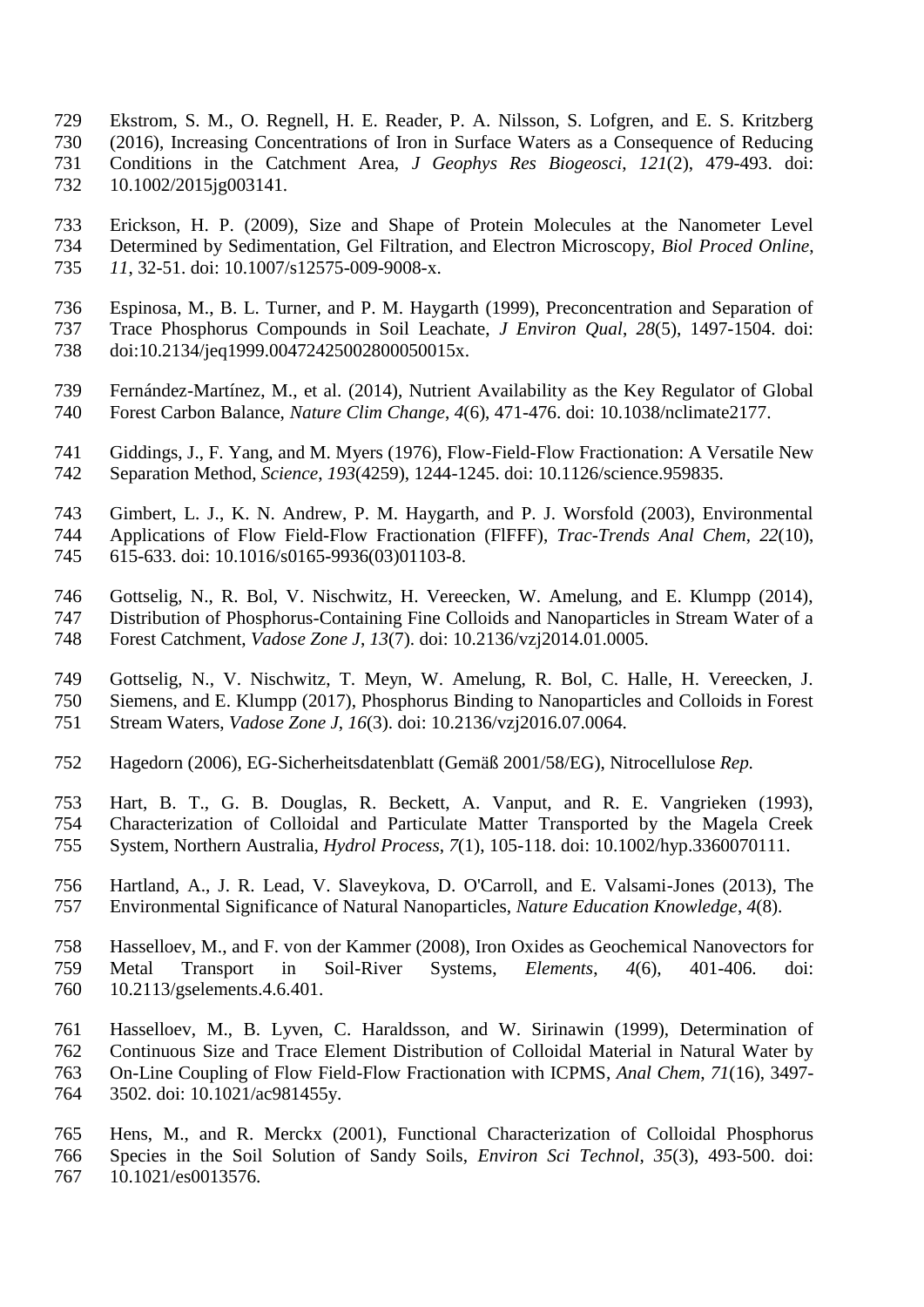- Hill, D. M., and A. C. Aplin (2001), Role of Colloids and Fine Particles in the Transport of Metals in Rivers Draining Carbonate and Silicate Terrains, *Limnol Oceanogr*, *46*(2), 331-344. doi: 10.4319/lo.2001.46.2.0331.
- Jarvie, H. P., et al. (2012), Role of Riverine Colloids in Macronutrient and Metal Partitioning and Transport, Along an Upland-Lowland Land-Use Continuum, under Low-Flow Conditions, *Sci Tot Environ*, *434*, 171-185. doi: 10.1016/j.scitotenv.2011.11.061.
- Kögel-Knabner, I., and W. Amelung (2014), Dynamics, Chemistry, and Preservation of Organic Matter in Soils, in *Treatise on Geochemistry, Second Edition*, edited by H. D. Holland and K. K. Turekian, pp. 157-215, Elseviier, Oxford.
- Lyven, B., M. Hassellov, D. R. Turner, C. Haraldsson, and K. Andersson (2003), Competition between Iron- and Carbon-Based Colloidal Carriers for Trace Metals in a Freshwater Assessed Using Flow Field-Flow Fractionation Coupled to ICPMS, *Geochim Cosmochim Acta*, *67*(20), 3791-3802. doi: 10.1016/s0016-7037(03)00087-5.
- Marschner, B., and K. Kalbitz (2003), Controls of Bioavailability and Biodegradability of Dissolved Organic Matter in Soils, *Geoderma*, *113*(3-4), 211-235. doi: 10.1016/s0016- 7061(02)00362-2.
- Martin, J. M., M. H. Dai, and G. Cauwet (1995), Significance of Colloids in the Biogeochemical Cycling of Organic-Carbon and Trace-Metals in the Venice Lagoon (Italy), *Limnol Oceanogr*, *40*(1), 119-131. doi: 10.4319/lo.1995.40.1.0119.
- Mattsson, T., P. Kortelainen, A. Laubel, D. Evans, M. Pujo-Pay, A. Räike, and P. Conan (2009), Export of Dissolved Organic Matter in Relation to Land Use Along a European Climatic Gradient, *Sci Tot Environ*, *407*(6), 1967-1976. doi: 10.1016/j.scitotenv.2008.11.014.
- Montalvo, D., F. Degryse, and M. J. McLaughlin (2015), Natural Colloidal P and Its Contribution to Plant P Uptake, *Environ Sci Technol*, *49*(6), 3427-3434. doi: 10.1021/es5046431.
- Neubauer, E., F. vd Kammer, and T. Hofmann (2011), Influence of Carrier Solution Ionic Strength and Injected Sample Load on Retention and Recovery of Natural Nanoparticles Using Flow Field-Flow Fractionation, *J Chroma A*, *1218*(38), 6763-6773. doi: 10.1016/j.chroma.2011.07.010.
- Neubauer, E., S. J. Köhler, F. von der Kammer, H. Laudon, and T. Hofmann (2013), Effect of Ph and Stream Order on Iron and Arsenic Speciation in Boreal Catchments, *Environ Sci Technol*, *47*(13), 7120-7128. doi: 10.1021/es401193j.
- Nischwitz, V., and H. Goenaga-Infante (2012), Improved Sample Preparation and Quality Control for the Characterisation of Titanium Dioxide Nanoparticles in Sunscreens Using Flow Field Flow Fractionation On-Line with Inductively Coupled Plasma Mass Spectrometry, *J Anal Atom Spectr*, *27*(7), 1084-1092. doi: 10.1039/c2ja10387g.
- Perry, D. A., R. Oren, and S. C. Hart (2008), 14.4 Chemical Properties of Soils, in *Forest Ecosystems*, edited, pp. 269-281, JHU Press.
- Qafoku, N. P. (2010), Terrestrial Nanoparticles and Their Controls on Soil-/Geo-Processes and Reactions, in *Advances in Agronomy, Vol 107*, edited by D. L. Sparks, pp. 33-91.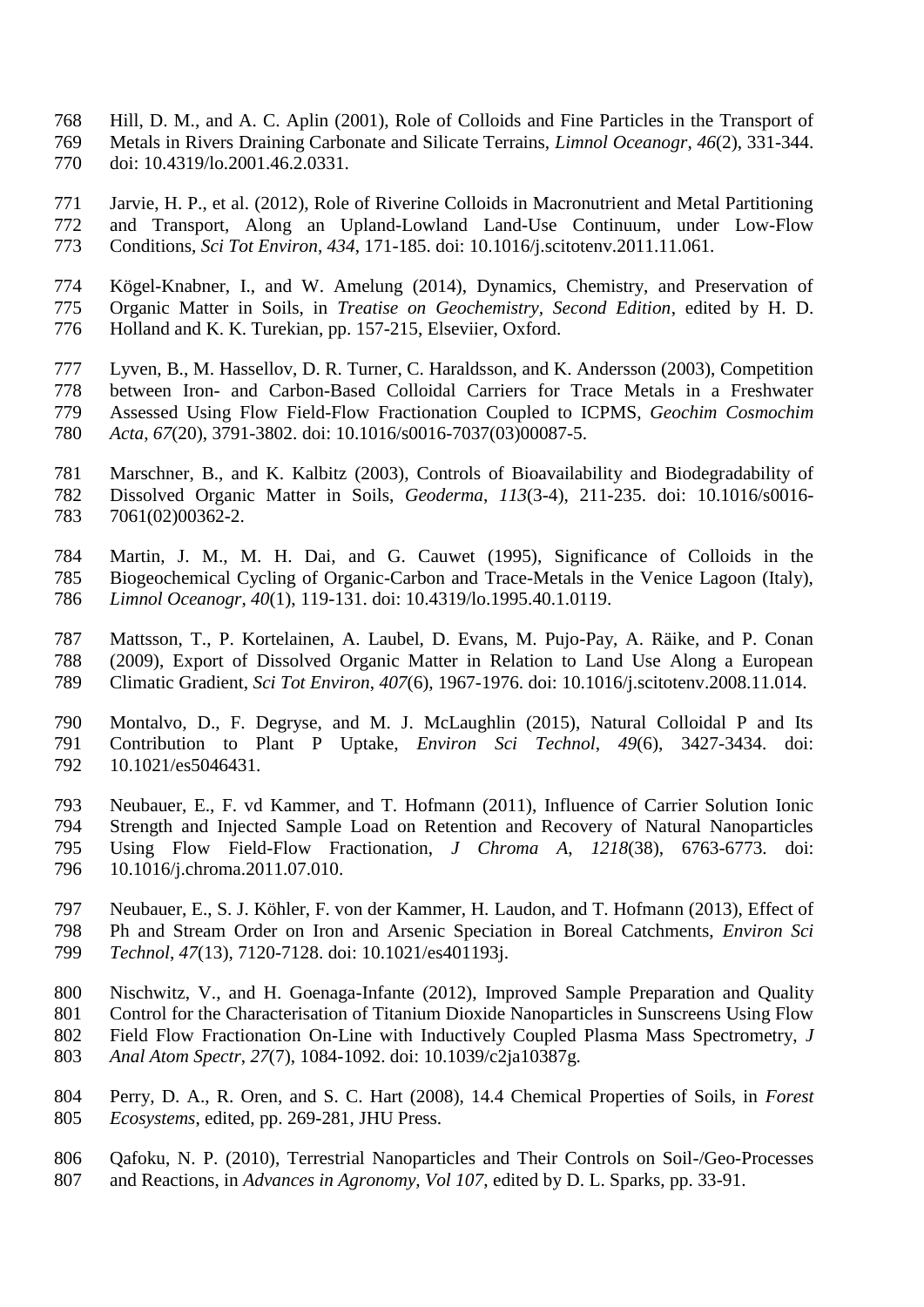- Ran, Y., J. M. Fu, G. Y. Sheng, R. Beckett, and B. T. Hart (2000), Fractionation and Composition of Colloidal and Suspended Particulate Materials in Rivers, *Chemosphere*, *41*(1- 2), 33-43. doi: 10.1016/s0045-6535(99)00387-2.
- Ranville, J. F., and D. L. Macalady (1997), Natural Organic Matter in Catchments, in *Geochemical Processes, Weathering and Groundwater Recharge in Catchments*, edited by O. M. Saether and P. De Caritat, pp. 263-303.
- Regelink, I. C., L. Weng, and W. H. van Riemsdijk (2011), The Contribution of Organic and Mineral Colloidal Nanoparticles to Element Transport in a Podzol Soil, *Appl Geochem*, *26*,
- S241-S244. doi: 10.1016/j.apgeochem.2011.03.114.
- Regelink, I. C., G. F. Koopmans, C. van der Salm, L. Weng, and W. H. van Riemsdijk (2013), Characterization of Colloidal Phosphorus Species in Drainage Waters from a Clay Soil Using Asymmetric Flow Field-Flow Fractionation, *J Environ Qual*, *42*(2), 464-473. doi: 10.2134/jeq2012.0322.
- Regelink, I. C., A. Voegelin, L. P. Weng, G. F. Koopmans, and R. N. J. Comans (2014), Characterization of Colloidal Fe from Soils Using Field-Flow Fractionation and Fe K-Edge X-Ray Absorption Spectroscopy, *Environ Sci Technol*, *48*(8), 4307-4316. doi: 10.1021/es405330x.
- Richardson, C. J. (1985), Mechanisms Controlling Phosphorus Retention Capacity in Fresh-Water Wetlands, *Science*, *228*(4706), 1424-1427. doi: 10.1126/science.228.4706.1424.
- Roth, C. (2011), Sicherheitsdatenblatt Gemäß Verordnung (EG) Nr. 1907/2006, Cellulose Für Die Säulenchromatographie *Rep.*
- Schmitt, D., H. E. Taylor, G. R. Aiken, D. A. Roth, and F. H. Frimmel (2002), Influence of Natural Organic Matter on the Adsorption of Metal Ions onto Clay Minerals, *Environ Sci Technol*, *36*(13), 2932-2938. doi: 10.1021/es010271p.
- Sharpley, A., M. J. Hedley, E. Sibbesen, A. Hillbricht-Ilkowska, A. House, and L. Ryszkowski (1995), Phosphorus Transfers from Terrestrial to Aquatic Eco-Systems, in *Phosphorus in the Global Environment-Transfers, Cycles and Management, Scope 54*, edited, pp. 171-199, John Wiley.
- Six, J., E. T. Elliott, and K. Paustian (1999), Aggregate and Soil Organic Matter Dynamics under Conventional and No-Tillage Systems, *Soil Sci Soc Am J*, *63*(5), 1350-1358. doi: 10.2136/sssaj1999.6351350x.
- Song, Y., H. Hahn, and E. Hoffmann (2002), Effects of pH and Ca/P Ratio on the Precipitation of Phosphate, *Chemical Water and Wastewater Treatment., Vol. VIII WA Publishing Alliance House, London, UK*, 349-362.
- Stolpe, B., L. Guo, A. M. Shiller, and M. Hassellov (2010), Size and Composition of Colloidal Organic Matter and Trace Elements in the Mississippi River, Pearl River and the Northern Gulf of Mexico, as Characterized by Flow Field-Flow Fractionation, *Mar Chem*, *118*(3-4), 119-128. doi: 10.1016/j.marchem.2009.11.007.
- Stumm, W., and J. J. Morgan (1981), *Aquatic Chemistry: An Introduction Emphasizing Chemical Equilibria in Natural Waters*, John Wiley.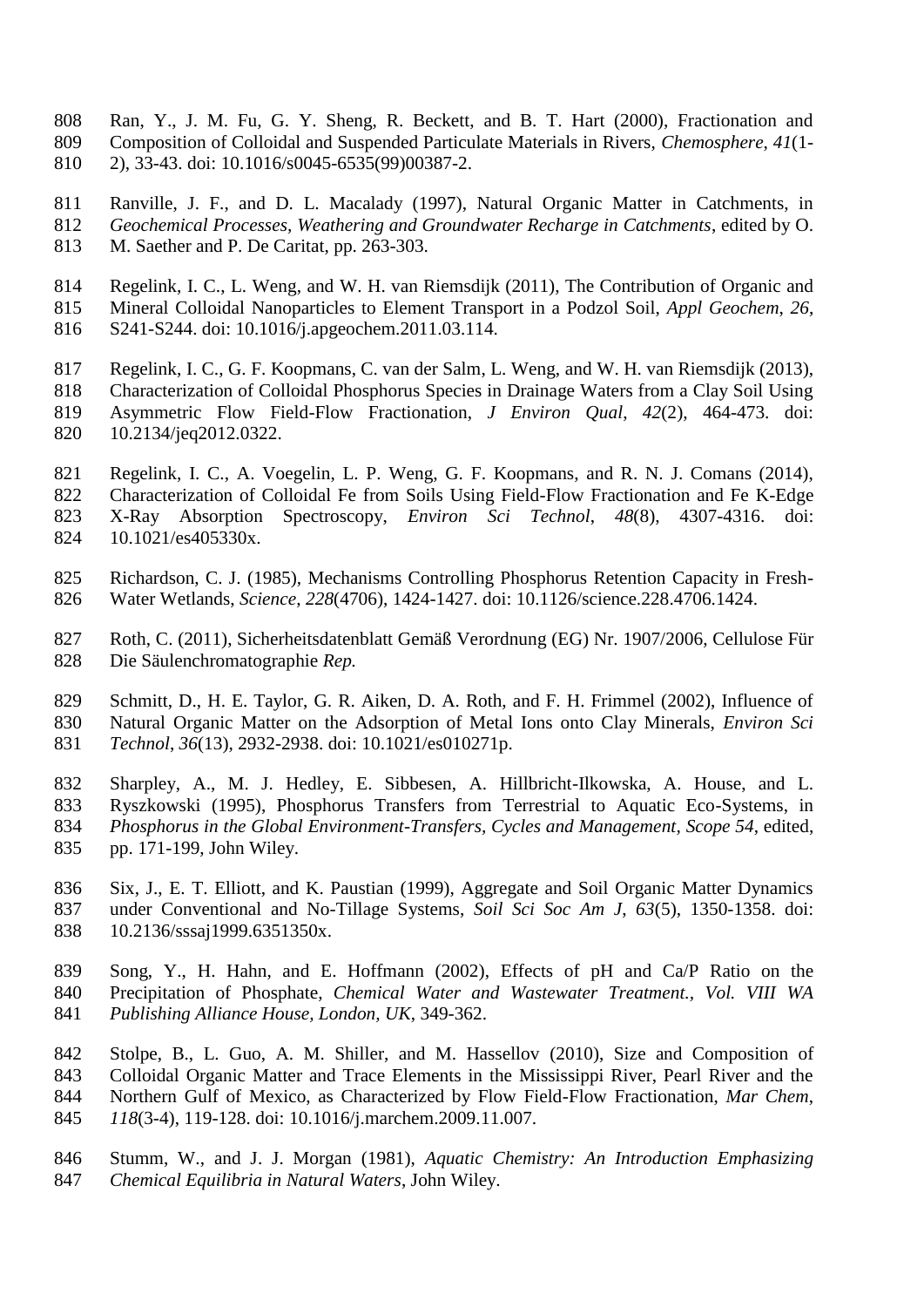- Tipping, E., and M. Hurley (1992), A Unifying Model of Cation Binding by Humic Substances, *Geochim Cosmochim Acta*, *56*(10), 3627-3641. doi: 10.1016/0016- 7037(92)90158-F.
- Trostle, K. D., J. Ray Runyon, M. A. Pohlmann, S. E. Redfield, J. Pelletier, J. McIntosh, and J. Chorover (2016), Colloids and Organic Matter Complexation Control Trace Metal Concentration‐Discharge Relationships in Marshall Gulch Stream Waters, *Wa Resour Res*, *52*(10), 7931-7944. doi: 10.1002/2016WR019072.
- USDA (1993), Soil Survey Manual, Chapter 3. Selected Chemical Properties.
- Vitousek, P. (1982), Nutrient Cycling and Nutrient Use Efficiency, *Am Nat*, 553-572.
- Wells, M. L., and E. D. Goldberg (1991), Occurrence of Small Colloids in Sea Water, *Nature*, *353*, 342-344. doi: 10.1038/353342a0.
- Wen, L. S., P. Santschi, G. Gill, and C. Paternostro (1999), Estuarine Trace Metal Distributions in Galveston Bay: Importance of Colloidal Forms in the Speciation of the Dissolved Phase, *Mar Chem*, *63*(3-4), 185-212. doi: 10.1016/s0304-4203(98)00062-0.
- Zirkler, D., F. Lang, and M. Kaupenjohann (2012), "Lost in Filtration"-the Separation of Soil Colloids from Larger Particles, *Colloids Surfaces A*, *399*, 35-40. doi: 10.1016/j.colsurfa.2012.02.021.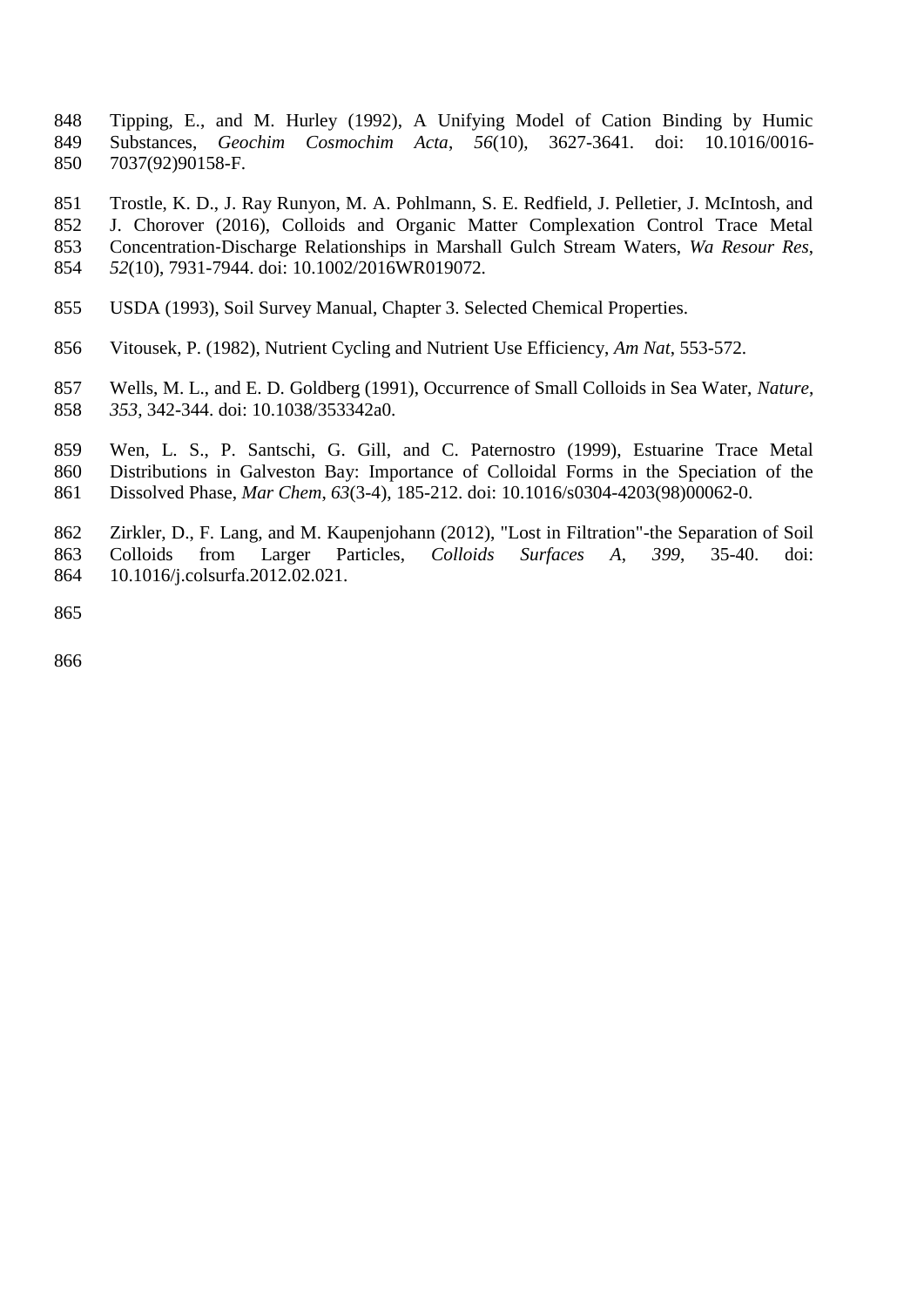

867 *Figure 1: Location of the 26 sampling sites in Europe along two transects (green dashed lines). Site*  868 *abbreviations are as follows: Pallas (PA) and Lettosuo (LE), Finland; Krycklan (KR), Norunda (NO), Gårdsjön*  869 *(GS) and Aneboda (AB), Sweden; Soroe (SR), Denmark; Allt a'Mharcaidh (AM) and Cotley Wood (CW), United*  870 *Kingdom; Wüstebach (WB) and Bode (BO), Germany; Lägeren (LÄ), Vogelbach (VB), Lümpenenbach (LÜ) and*  871 *Erlenbach (EB), Switzerland; Franchesiello (FR), Costiglione (CO) and Piano Rabelli (PR), Italy; Agia (AG),*  872 *Greece; Strengbach (SB) and La Peyne (LP), France; Ribera Salada (RS), Montseny (MS) and Baranco de*  873 *Porta Coeli (BPC), Spain; Sierra de Cima (SC) and Lourizela (LZ), Portugal. Black dotted lines indicate*  874 *geographical separation between northern (north of 56°N), middle (between 48°N and 56°N) and southern*  875 *(south of 48°N) sites.*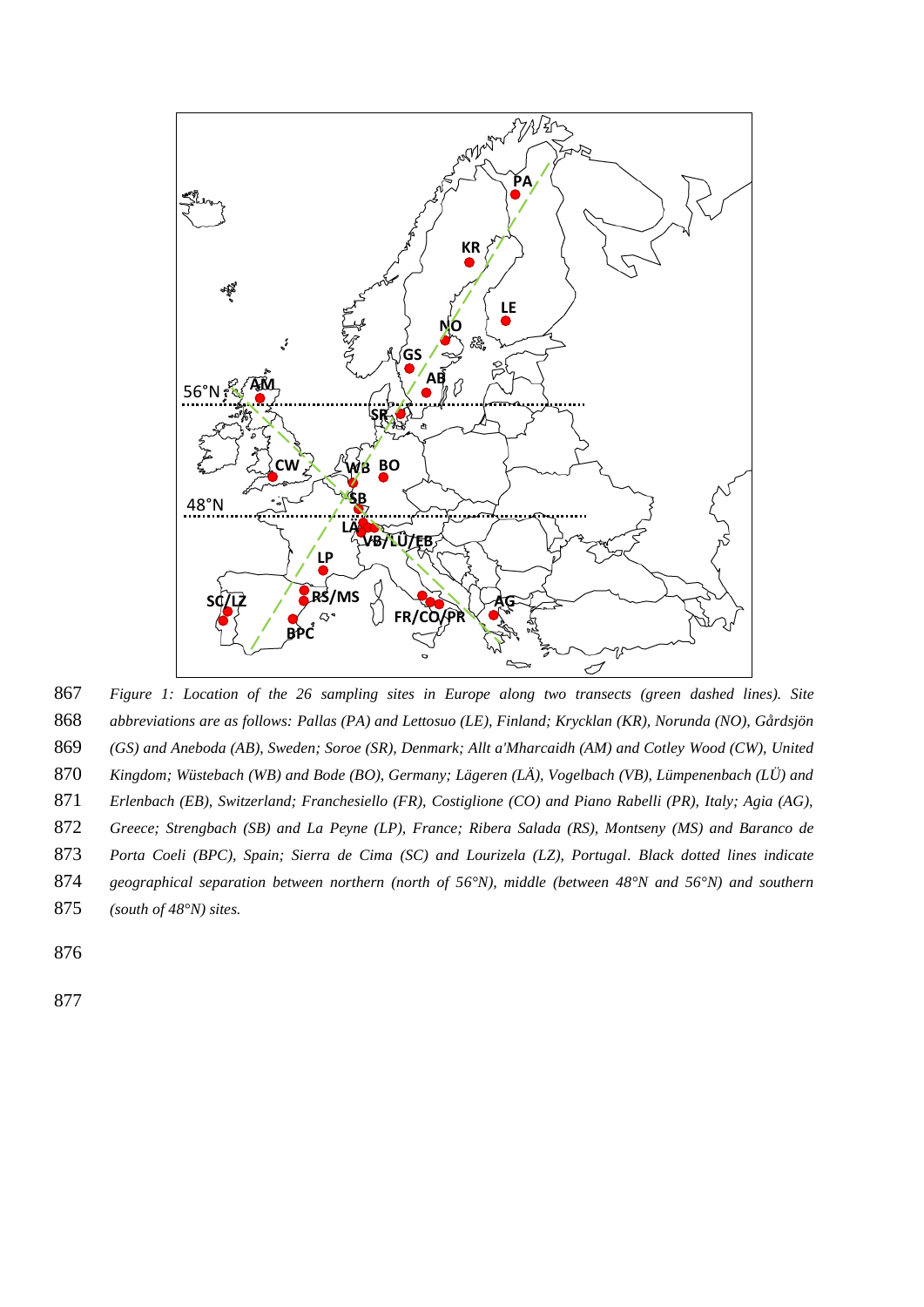

  $\widetilde{879}$  *- Figure* 2: AF<sup>4</sup>-ICP-MS and AF<sup>4</sup>-OCD raw data fractograms. a) Fractogram of Al, Ca, Fe and org C of one *sampling point at Krycklan, Sweden; b) Fractogram of P, Si and Mn of same sampling point as a) at Krycklan, Sweden; c) Fractogram of P of three sampling points at sites in South, Middle and North Europe (increasing °N, y-axis), North: PA = Pallas, Finland, Middle: BO = Bode, Germany, South: RS = Ribera Salada, Spain d) Fractogram of P of three sampling points at sites in South, Middle and North Europe (increasing °N, y-axis), North: AM = Allt a'Mharcaidh, Scotland, Middle: SB = Strengbach, France, South: FR = Franchesiello, Italy,. X-axes represent the method time in minutes. Focus time was partially cut off. Y-axes for Al, Si, P, Ca, Mn and Fe reflect mass flow in µg/min and for org C detector signal in V. Fraction borders apply to the ICP-MS signal; for the OCD evaluation these borders were modified because OCD peaks exhibit peak broadening due to the high volume of the OCD reactor.*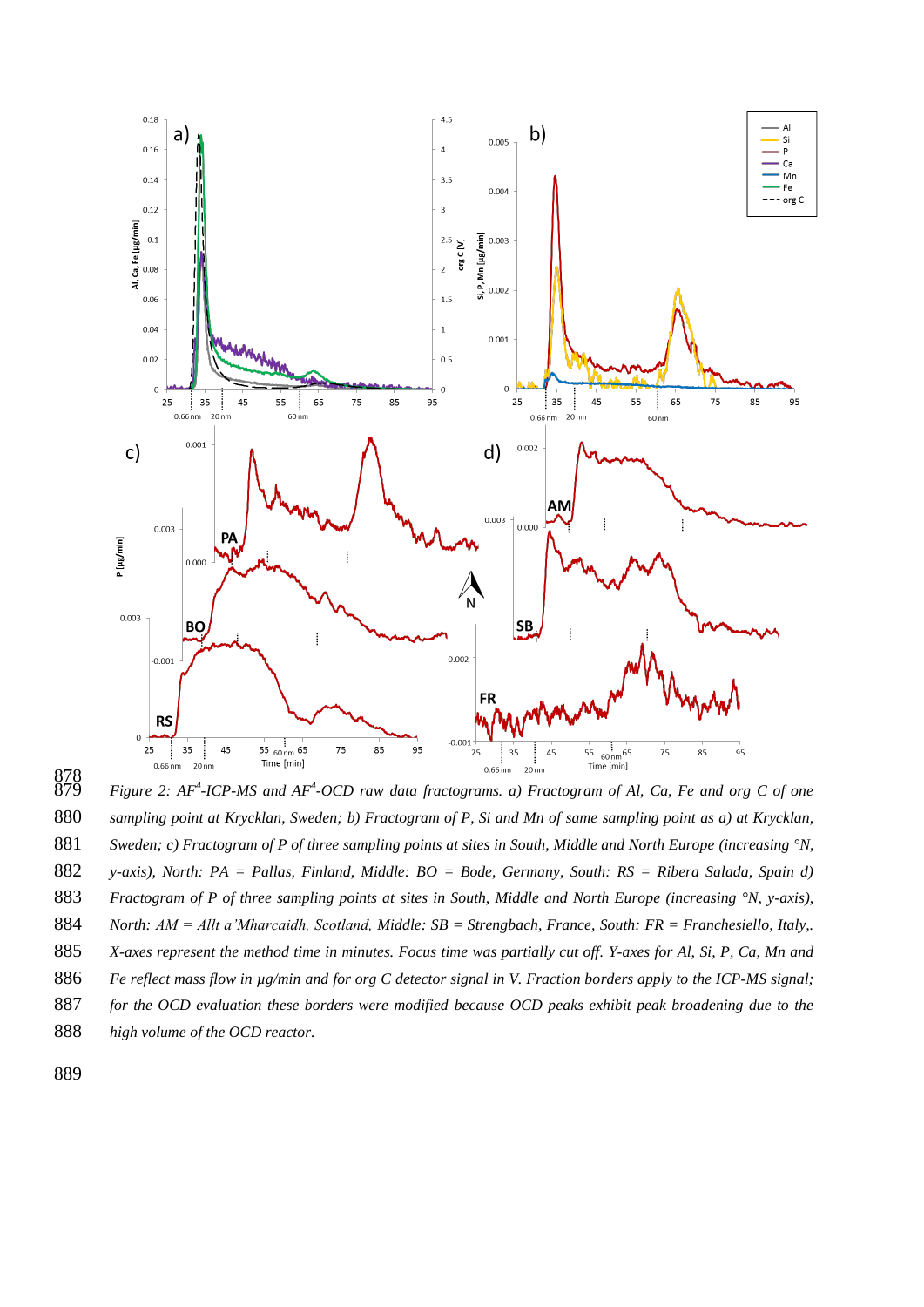

892 *Figure 3: Examples for the two relations of particle concentration as function of the total element*  **893** *concentrations. Top left: Scatter diagram of*  $log_{10}$ *-transformed data of*  $2^{nd}$  fraction Ca, as an example of the 894 behavior of Si, P, Ca and Mn across all fractions; top right: Linear distribution of  $log_{10}$ -transformed data for  $1^{st}$ 895 *fraction Fe, as an example of the behavior of Fe, Al and org C across all fractions; color coding represents pH*  896 *class of the site (cf. Table S1); acidic pH <6.6, neutral pH 6.6-7.3, alkaline pH >7.3. Bottom left and right:*  897 Same data as top left and right, but with color coding according to geographic regions (cf. Figure 1). 2<sup>nd</sup> **898** *fraction Ca was chosen opposed to 1<sup>st</sup> fraction Ca for the left diagram because the 2<sup>nd</sup> fraction often exhibited a* 899 *Ca peak (cf. Figure 2a). Dashed line represents 1:1 line and dotted line average proportion of total Fe present*  **900** *in the 1<sup>st</sup> fraction.*  $n = 96$ .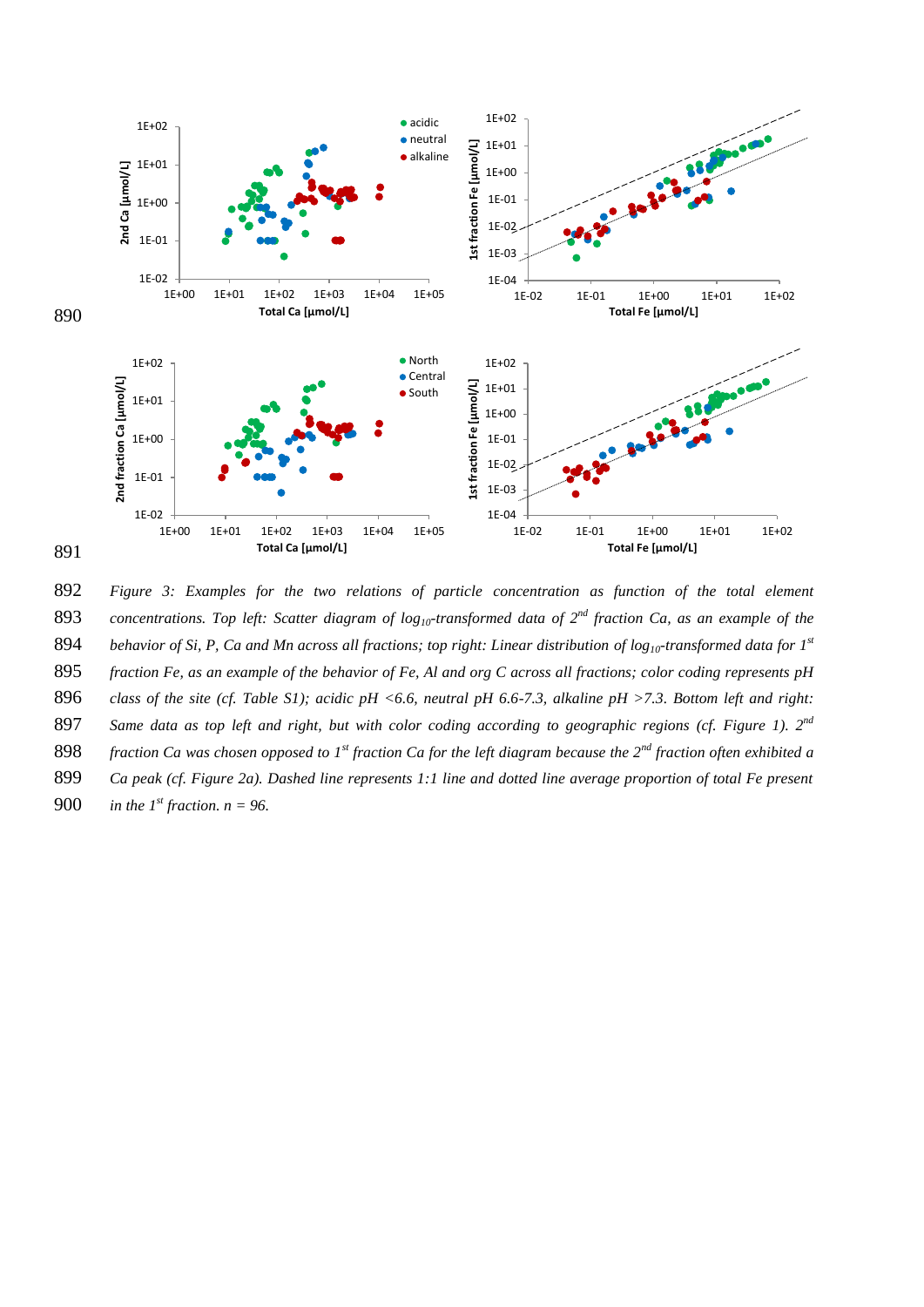

*Figure 4: Example data plots of a) 3rd fraction Fe over 3rd fraction Si, and b) 2nd fraction Fe over 2nd fraction Ca with zoom window. Color coding according to site pH class, acidic pH = green dots (pH <6.6), neutral pH = blue dots (pH 6.6–7.3), alkaline pH = red dots (pH >7.3). n = 96.*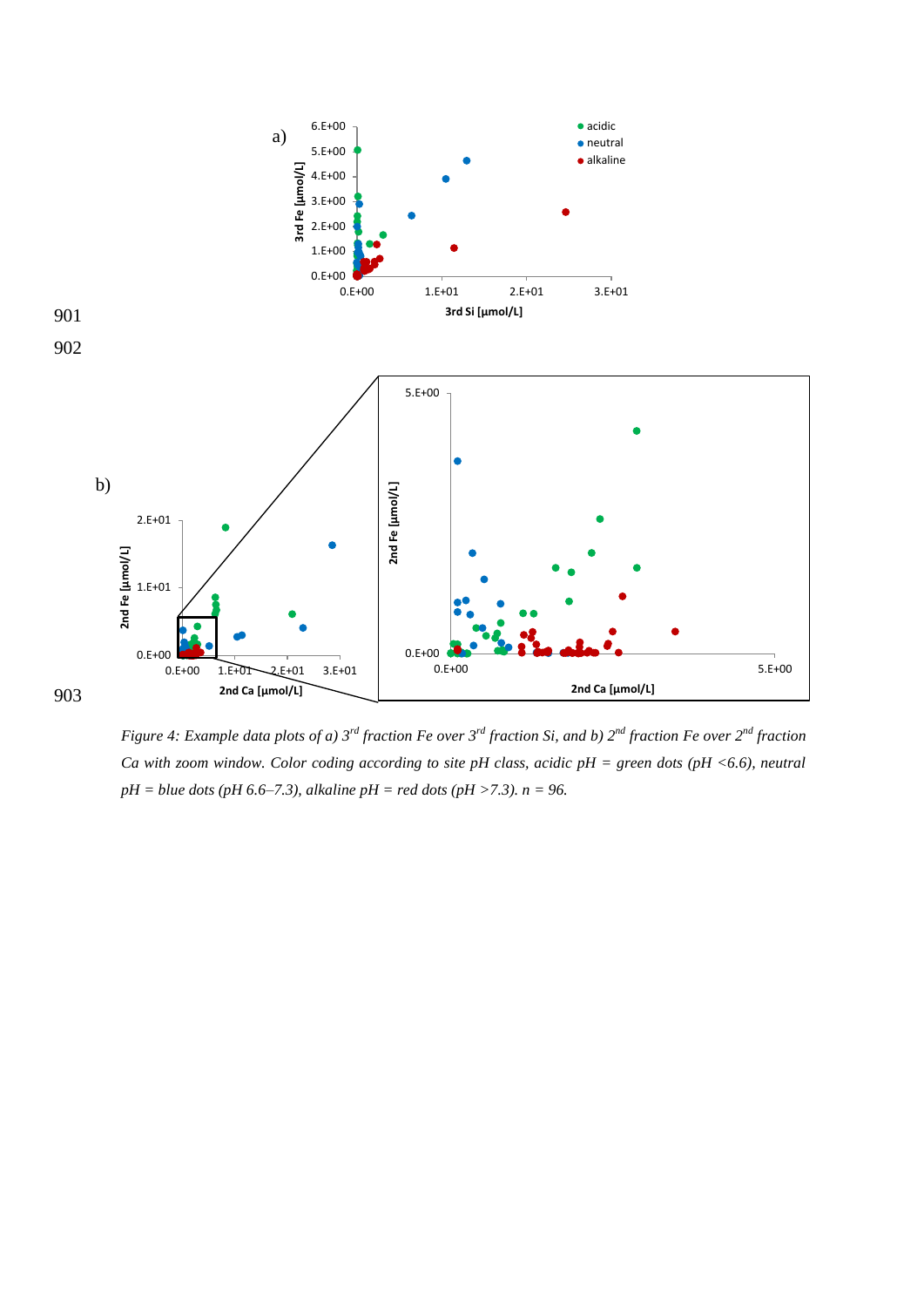904 *Table 1: Characteristics of each European site. Climate data, bedrock and soil type and dominant forest type* 

- 905 *provided by site operators. Abbr. = abbreviation, MAT = mean annual temperature [°C], MAP = mean annual*
- 906 *precipitation [mm], catch = catchment size [km²], elev = average elevation [m], slope = average slope, forest =*
- 907 *proportion forest cover, MAR = mean annual runoff [mm].*

| site                             |           |        |      | abbr. MAT MAP soil type | dominant forest | bedrock type                    |          |                |                    |                          | catch elev slope forest MAR |
|----------------------------------|-----------|--------|------|-------------------------|-----------------|---------------------------------|----------|----------------|--------------------|--------------------------|-----------------------------|
| Aneboda                          | AB        | 5.8    | 750  | Podzol                  | coniferous      | Granite <sup>s</sup>            |          |                |                    | 0.19 225 0.13 0.73 280   |                             |
| Agia                             | AG        | 15.8   |      | 691 Cambisol            | broadleaf       | Gneiss <sup>c</sup>             |          | 0.75 916 0.28  |                    |                          |                             |
| Allt a' Mharcaidh                | AM        | 5.8    |      | 1110 Podzol             | coniferous      | granite <sup>s</sup>            | 9.79 716 |                |                    | 0.02                     |                             |
| Bode                             | <b>BO</b> | 7.1    |      | 1600 Cambisol           | coniferous      | shale&greywacke \$1.27 515 0.07 |          |                |                    | 1.00                     |                             |
| Barranco de Porta Coeli BPC 14.5 |           |        |      | 450 Fluvisol            | mixed           | sandstone <sup>s</sup>          |          |                | 3.20 523 0.21      | 0.50                     |                             |
| Costiglione                      |           |        |      | CO 15.9 1183 Cambisol   | broadleaf       | Carbonatic <sup>c</sup>         | 11       |                | 563 0.32           | 1.00                     | 225                         |
| Cotley Wood                      | CW        |        |      | 10.1 1044 Cambisol      | broadleaf       | siltstone                       |          |                | 0.50 146 0.08 1.00 |                          |                             |
| Erlenbach                        | EB        |        |      | 6.0 2294 Gleysol        | coniferous      | flysch                          |          |                |                    |                          | 0.73 1330 0.24 0.39 1778    |
| Franceschiello                   | <b>FR</b> |        |      | 15.9 1183 Cambisol      | broadleaf       | Carbonatic <sup>c</sup>         | 11       |                | 563 0.32           | 1.00                     | 225                         |
| Gårdsjön                         | <b>GS</b> | 6.7    | 1000 | Podzol                  | coniferous      | granite <sup>s</sup>            | 0.07     |                | 127 0.22           | 0.65                     | 520                         |
| Krycklan                         | <b>KR</b> | 1.8    | 614  | Podzol                  | coniferous      | greywacke <sup>s</sup>          | 679      | 260            |                    | 0.87                     | 311                         |
| Lettosuo                         | LE        | 4.6    | 627  | Histosol                | coniferous      | gneiss                          | 1.25     |                | 111 0.01           | 1.00                     | 413                         |
| Lägeren                          | LÄ        | 8.4    |      | 930 Cambisol            | broadleaf       | Limestone <sup>c</sup>          |          |                | 680 0.35 1.00      |                          |                             |
| Montseny                         | MS        | 9.0    |      | 870 Inceptisol          | coniferous      | schist                          |          |                |                    |                          |                             |
| La Peyne                         | LP        | 12.0   |      | 818 Leptosols           | broadleaf       | schist <sup>s</sup>             | 110      |                | 305 0.25 1.00      |                          |                             |
| Lümpenenbach                     | LÜ        | 6.0    |      | 2426 Gleysol            | coniferous      | flysch                          |          |                |                    | 0.88 1260 0.15 0.19 2001 |                             |
| Lourizela                        | LZ        |        |      | 13.8 1300 Cambisol      | coniferous      | schist <sup>s</sup>             |          | 0.65 365 0.37  |                    | 1.00                     | 775                         |
| Norunda                          | NO.       | 5.5    | 730  | Regosol                 | coniferous      | granite <sup>s</sup>            | 6084 45  |                |                    | 1.00                     | 250                         |
| Pallas                           | PA        | $-1.4$ | 484  | Podzol                  | coniferous      | granite <sup>s</sup>            |          | 5.15 308 0.08  |                    | 0.60                     | 220                         |
| Piano Rabelli                    | <b>PR</b> |        |      | 15.9 1183 Cambisol      | broadleaf       | Carbonatic <sup>c</sup>         | 11       |                | 563 0.32           | 1.00                     | 225                         |
| Ribera Salada                    | <b>RS</b> | 15.6   |      | 800 Cambisol            | broadleaf       | Carbonatic <sup>c</sup>         |          | 1483           |                    | 1.00                     |                             |
| Soroe                            | <b>SR</b> | 8.5    |      | 564 Mollisol            | broadleaf       | $(glacial mor)c$                |          | 37             | 0.07               | 1.00                     |                             |
| Strengbach                       | <b>SB</b> | 6.0    |      | 1400 Podzol             | coniferous      | granite <sup>s</sup>            |          | 0.80 1015 0.15 |                    | 1.00                     | 814                         |
| Serra de Cima                    | <b>SC</b> |        |      | 13.8 1300 Cambisol      | broadleaf       | schist <sup>s</sup>             |          |                | $0.52$ 432 $0.16$  | 1.00                     | 775                         |
| Vogelbach                        | <b>VB</b> | 6.0    |      | 2159 Gleysol            | coniferous      | flysch                          |          |                | 1.58 1285 0.23     | 0.63                     | 1601                        |
| Wüstebach                        | WВ        |        |      | 7.0 1220 Cambisol       | coniferous      | shales <sup>s</sup>             |          |                |                    | 3.85 612 0.04 1.00       | 280                         |

908 **••** *s*: siliceous bedrock group; <sup>*c*</sup> : carlcareous bedrock group (see later Table 4)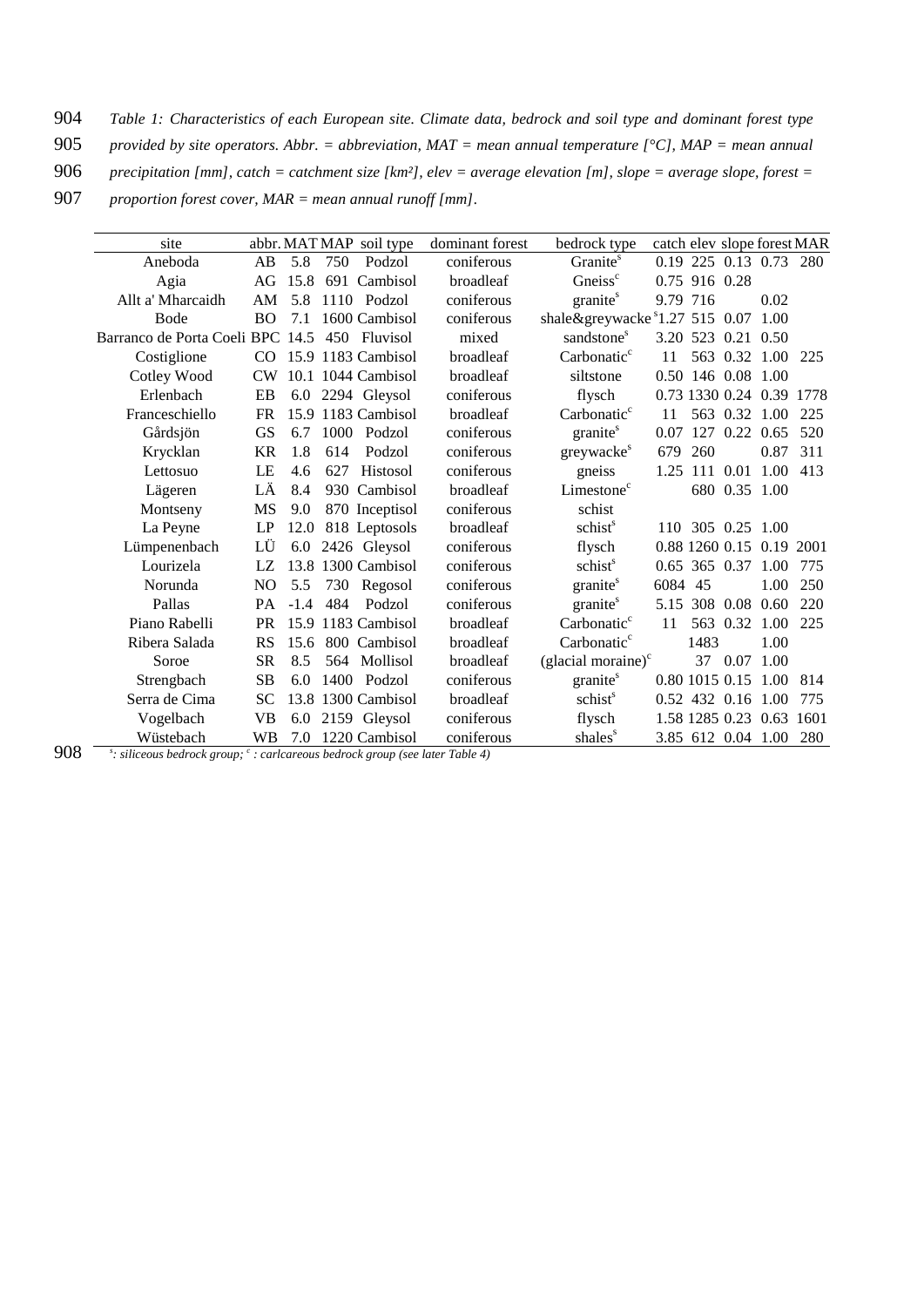909 *Table 2: Fraction-specific median, slope and intercept values for predictability of elements (cf. Figure 3);* 

- 910 *Si/P/Ca/Mn: fraction specific median concentrations represent midpoint of the data point distribution and*
- 911 numbers in parentheses represent the percentage of e.g. 1<sup>st</sup> fraction Si as sum over all samples relative to all
- 912 *particulate Si, Fe/Al/org C: linear regression slope (m) and intercepts (b) of log<sub>10</sub> transformed data. n = 96;*
- 913 *unit: µmol/L, org C: mmol/L.*

|           | Si   |        | Ca   | Mn                                                                                                                                                          | Fe |  | Al             |                  | $\sigma$ org $\sigma$ |  |
|-----------|------|--------|------|-------------------------------------------------------------------------------------------------------------------------------------------------------------|----|--|----------------|------------------|-----------------------|--|
|           |      | median |      |                                                                                                                                                             |    |  | $\mathfrak{m}$ | $\boldsymbol{b}$ | $\mathfrak{m}$        |  |
| 1st       |      |        |      | $0.03\ (6.1)\quad \  0.04\ (18.3)\quad \  0.67\ (42.1)\quad \  0.001\ (32.9)\quad \  1.00\quad \ -0.83\quad \  0.76\quad \ -0.55\quad \  1.71\quad \ -1.72$ |    |  |                |                  |                       |  |
| 2nd       |      |        |      | 0.02 (3.1) 0.12 (53.2) 1.32 (49.5) 0.003 (37.3) 0.85 -0.47 0.65 -0.57 0.88 -1.55                                                                            |    |  |                |                  |                       |  |
| 3rd       |      |        |      | 0.08 (90.8) 0.08 (28.6) 0.24 (8.4) 0.002 (29.7) $\bigg\{\begin{array}{ccc} 0.72 & -0.26 & 0.50 & -0.07 & 0.56 & -1.23 \end{array}\right\}$                  |    |  |                |                  |                       |  |
| all part. | 0.17 | 0.28   | 2.38 | 0.007                                                                                                                                                       |    |  |                |                  |                       |  |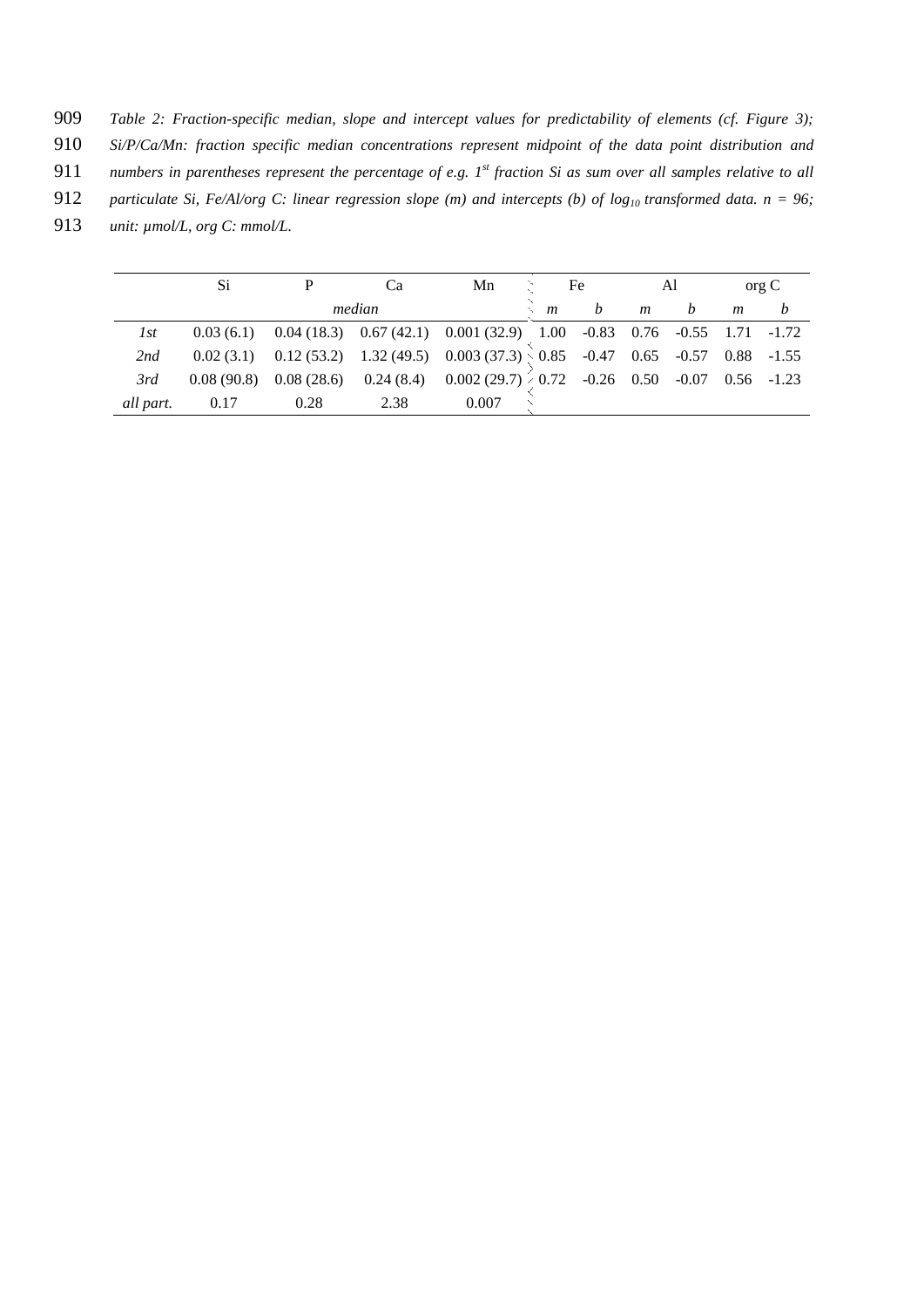914 *Table 3: Number of sampling points in each pH class (acidic pH <6.6, neutral pH 6.6-7.3, alkaline pH >7.3) per* 

915 *geographic region (Figure 1).*  $n = 96$ .

|        |    |    | acidic neutral alkaline total sampling points |
|--------|----|----|-----------------------------------------------|
| North  | 24 |    | 31                                            |
| Middle |    | 10 | 23                                            |
| South  |    |    |                                               |